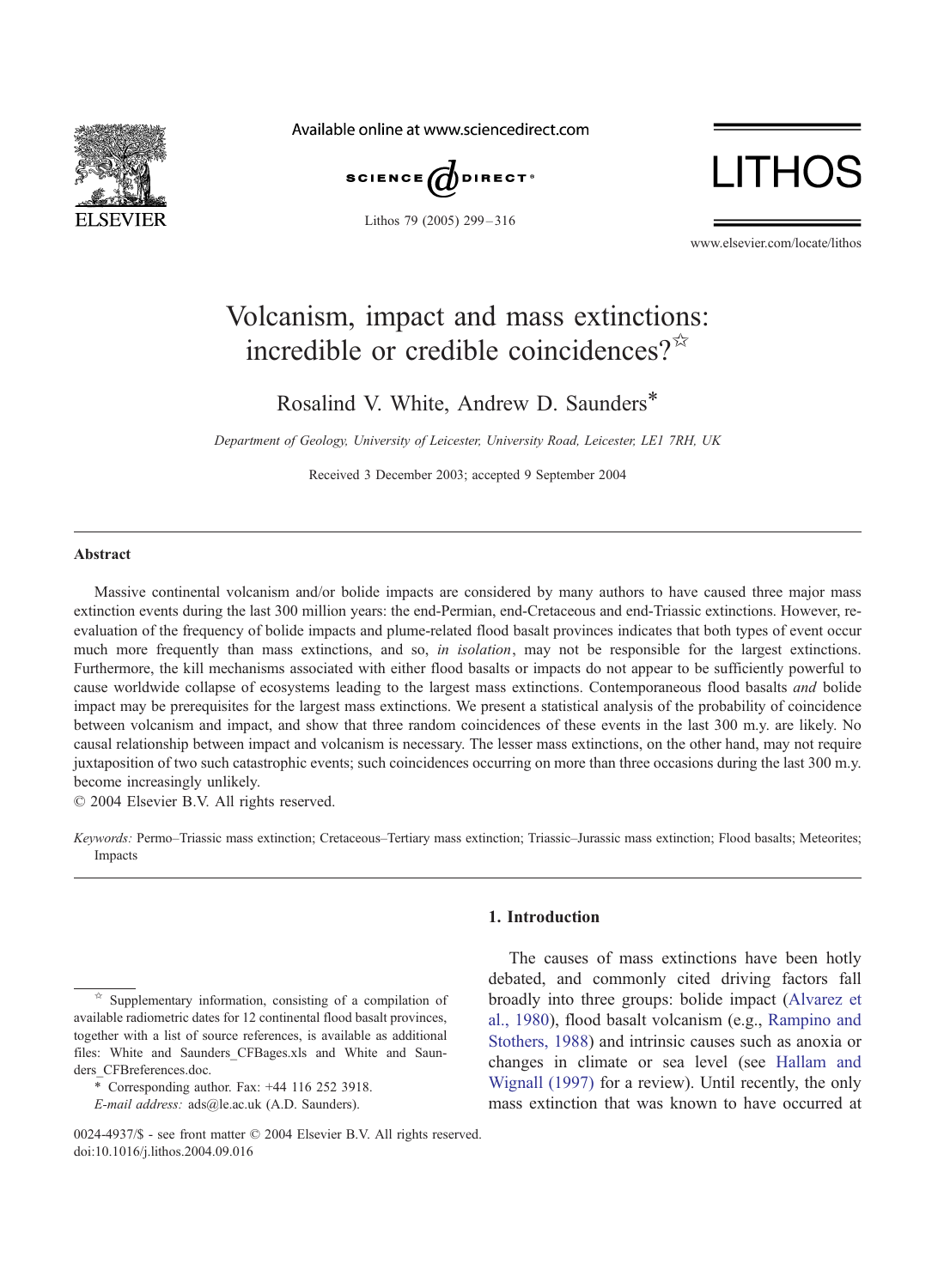<span id="page-1-0"></span>the same time as both massive volcanism and a bolide impact was the Cretaceous–Tertiary (K–T) extinction ([Alvarez et al., 1980; Courtillot et al., 1986\)](#page-14-0). The majority of geologists accepted this as a straightforward coincidence, although some have put forward models linking impacts with initiation of large-scale magmatism (e.g., [Rampino, 1987; Jones et al., 2002\)](#page-16-0).

The K–T impact hypothesis has resulted in searches for evidence of impact at other extinction horizons, and recently there have been reports of impacts at two other stratigraphic boundaries characterised by extinctions and massive volcanism (end Permian: [Becker et](#page-14-0) al., 2001; end Triassic: [Olsen et al., 2002a\)](#page-16-0). Three Phanerozoic mass extinctions are thus now reported to be linked temporally with both volcanism and impacts (Fig. 1): the K–T extinction (65 Ma), the Triassic– Jurassic (Tr–J, 200 Ma) extinction and the Permo– Triassic (P–Tr, 250 Ma) extinction. Although the existence of large scale impacts at the Tr–J and P–Tr boundaries has yet to be verified, the possibility has led to an increase in international mass-media reports of impacts causing not only the extinctions, but also the contemporaneous flood basalts.

Here, we take a different standpoint. We propose that the co-occurrence of a meteorite impact and a plume-related continental flood basalt province may be *required* to cause the very largest extinctions. To test the plausibility of this hypothesis, we return to first principles. Published data on the number and duration of flood basalt events in the last 300 million years, and recent frequency-size distributions for meteorite impacts, are combined into a statistical model that predicts the probability of random coincidence between flood basalt events and meteorite impacts. The implications of these probabilities for flood basalt generation and mass extinctions are explored. We focus mainly on the K–T, Tr–J and P–Tr extinctions because they are the only extinctions to be recognised



Fig. 1. Extinction rate versus time (multiple-interval marine genera: modified from [Sepkoski, \(1996\)](#page-16-0) to reflect radiometric age constraints on stratigraphic boundaries) compared with eruption ages of continental flood basalt provinces. Three of the most severe extinctions, the P–Tr, the Tr–J and the K–T, correspond with eruption of the Siberian Traps, Central Atlantic Magmatic Province and Deccan Traps, respectively. Evidence of impact (\*) has also been reported at these times ([Alvarez et al., 1980; Becker et al., 2001; Olsen et al., 2002a; Basu et al., 2003\)](#page-14-0). The K–T crater is ~180 km in diameter; for the P–Tr and Tr–J boundaries, the size (and indeed existence) of any impact is not confirmed. The end-Guadalupian extinction (~259 Ma) coincides with eruption of the Emeishan Traps ([Zhou et al., 2002\)](#page-17-0), but no evidence for impact has been noted for this boundary. Oceanic plateaus may also have had profound environmental consequences (e.g., [Kerr, 1998\)](#page-16-0). Selected oceanic plateaus are therefore included on this figure, but as text only, because the preservational bias of the geological record towards younger examples would otherwise render the diagram misleading. SP: Sorachi Plateau, Japan; KP: Kerguelen Plateau; OJP: Ontong Java Plateau; CP: Caribbean-Colombian Plateau.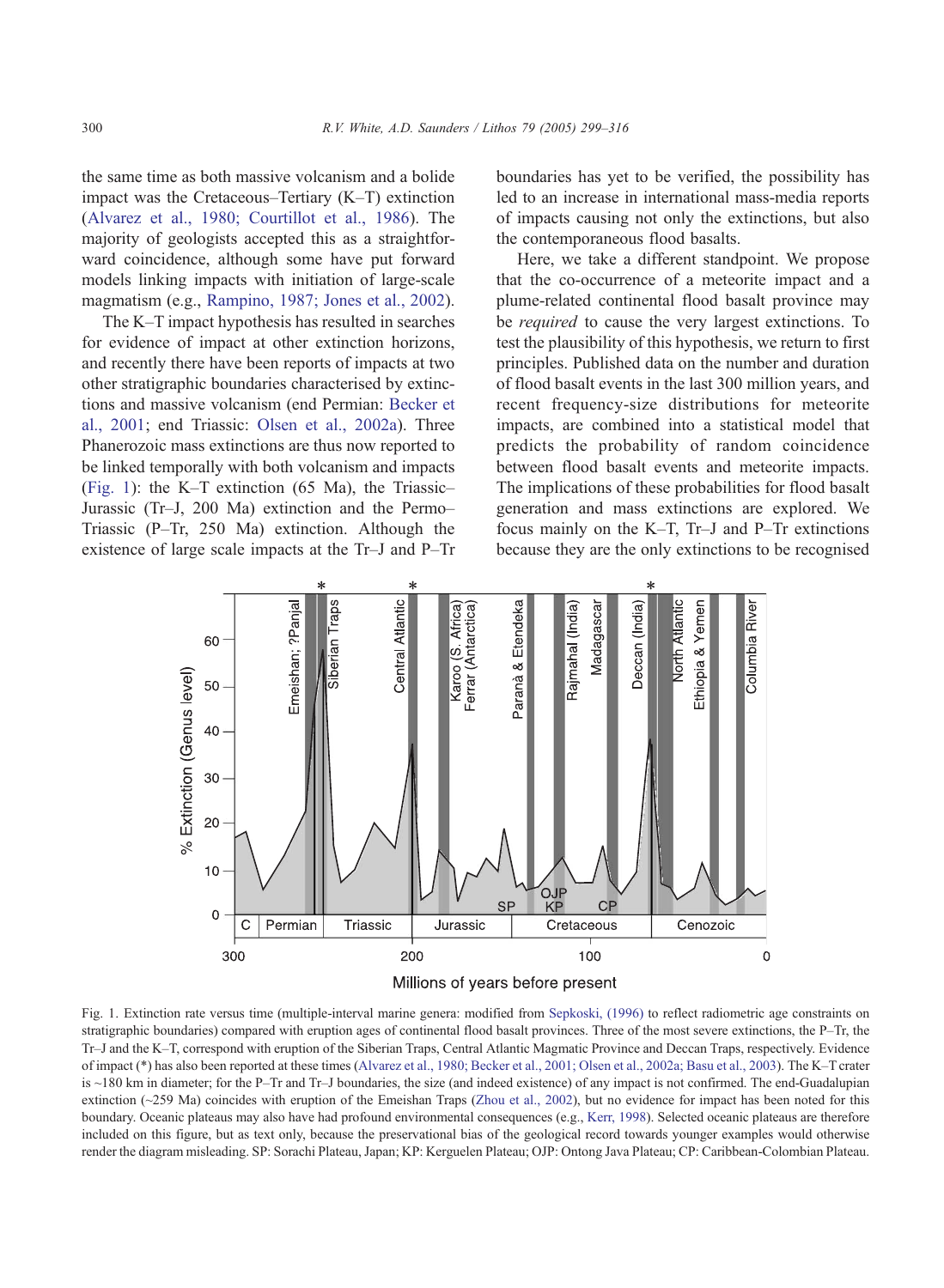as major mass extinctions in the compilation of [Raup](#page-16-0) and Sepkoski (1982). It is noted, however, that more recent compilations (e.g., [Sepkoski, 1996\)](#page-16-0) show an additional mass extinction at the end-Guadalupian (ca. 259 Ma) that is smaller in magnitude than the P–Tr extinction but larger than the K–T and Tr–J extinctions. The end-Guadalupian extinction is now considered to be a discrete event preceding the end-Permian extinction, but is relatively poorly known or understood (e.g., Erwin, 2002).

# 2. Extinctions associated with both volcanism and impact?

#### 2.1. Cretaceous–Tertiary

The K–T (65 Ma) mass extinction occurred at the same time as both flood basalt volcanism (Deccan Traps, India: [Courtillot et al., 1986\)](#page-15-0) and meteorite impact — a  $\sim$ 10-km bolide that left a worldwide iridium anomaly ([Alvarez et al., 1980\)](#page-14-0). The theory that the impact caused the K–T extinction gained credence with the discovery of a 65-m.y.-old impact crater, ~180 km in diameter, at Chicxulub, Mexico ([Hildebrand et al., 1991, 1995\)](#page-15-0). Although the relationship of the Chicxulub crater to the K–T boundary impact has been generally accepted for the last decade, there are recent reports that the Chicxulub crater may predate the K–T boundary by 300 kyr, and that another impactor may have been responsible for the extinction ([Keller et al., 2002\)](#page-16-0). The crater for this other proposed impactor is not known, but to explain the observed K–T iridium anomaly, it would be expected to be similar in size to the Chicxulub crater.

Realistic 'kill mechanisms' for both meteorite impact and flood basalt magmatism are difficult to prove, and thus the relative influences of these two events on the K–T extinction are still debated (e.g., [Wignall, 2001\)](#page-17-0). The fossil record does provide many clues, for example, the existence of disaster/opportunist planktonic foraminiferal assemblages in the Late Maastrichtian points to high stress conditions preceding the impact and the abrupt extinctions at the K–T boundary ([Keller, 2003\)](#page-15-0). These high stress conditions correlate temporally with periods of intense Deccan volcanism and were characterised by toxicity and low oxygen due to eutrophication. Stable isotope studies demonstrate abrupt warming  $(\sim 2-3$  °C) of Late Maastrichtian intermediate ocean waters ([Li and](#page-16-0) Keller, 1998), probably linked to increased atmospheric  $pCO<sub>2</sub>$ . This global warming, which may have been caused by the Deccan volcanism, would have increased weathering and runoff, providing increased flux of biolimiting elements into the oceans, a mechanism that would have contributed to the eutrophication and low oxygen. Hence, it appears that, in the case of the K–T extinction, there is good evidence for volcanically induced biotic stress that was compounded by a meteorite impact.

# 2.2. Triassic–Jurassic

The eruption of the 200-m.y.-old Central Atlantic Magmatic Province (CAMP) happened at the same time, within analytical error, as marine Tr–J extinctions (Marzoli et al., 1999; Pálfy et al., 2000). Early searches for iridium anomalies ([Orth et al., 1990\)](#page-16-0) and shocked quartz were negative or ambiguous ([Bice et](#page-14-0) al., 1992; Hallam, 1990), but recent results from the terrestrial Newark basin demonstrate a small iridium anomaly (maximum of 285 ppt: [Olsen et al., 2002a\)](#page-16-0). This compares to a value of 6300 ppt from the Gubbio K–T boundary section ([Alvarez et al., 1980\)](#page-14-0). Thus, any Tr–J impactor, if confirmed, is likely to be considerably smaller than the K–T meteorite.

Moreover, there is some ambiguity about whether the Ir at the Tr–J boundary has an extra-terrestrial or terrestrial provenance. [Olsen et al. \(2002b\)](#page-16-0) used the lack of correlation between Ir and elements such as Cs, Al, Cu and V to suggest that a volcanic origin for the Ir was unlikely. A different picture emerges when considering elements such as Ni, Cr and Ir, which may provide useful diagnostic tools for evaluating whether sedimentary rocks have volcaniclastic and/or extraterrestrial material incorporated within them ([Kerr,](#page-16-0) 1998).

In [Fig. 2,](#page-3-0) Cr/Ir is plotted against Ni/Ir for a range of terrestrial rocks and chondritic meteorites. The range of Ni/Ir spans over four orders of magnitude, from chondritic meteorites with low Ni/Ir (generally  $3 \times 10^4$ ) to mid-ocean-ridge basalts that may have Ni/Ir exceeding  $1000\times10^4$ . Plume-related basalts (e.g., Iceland, Re´union), large igneous provinces (e.g., Central Atlantic Magmatic Province, Ontong Java Plateau, Siberian Traps) and komatiites have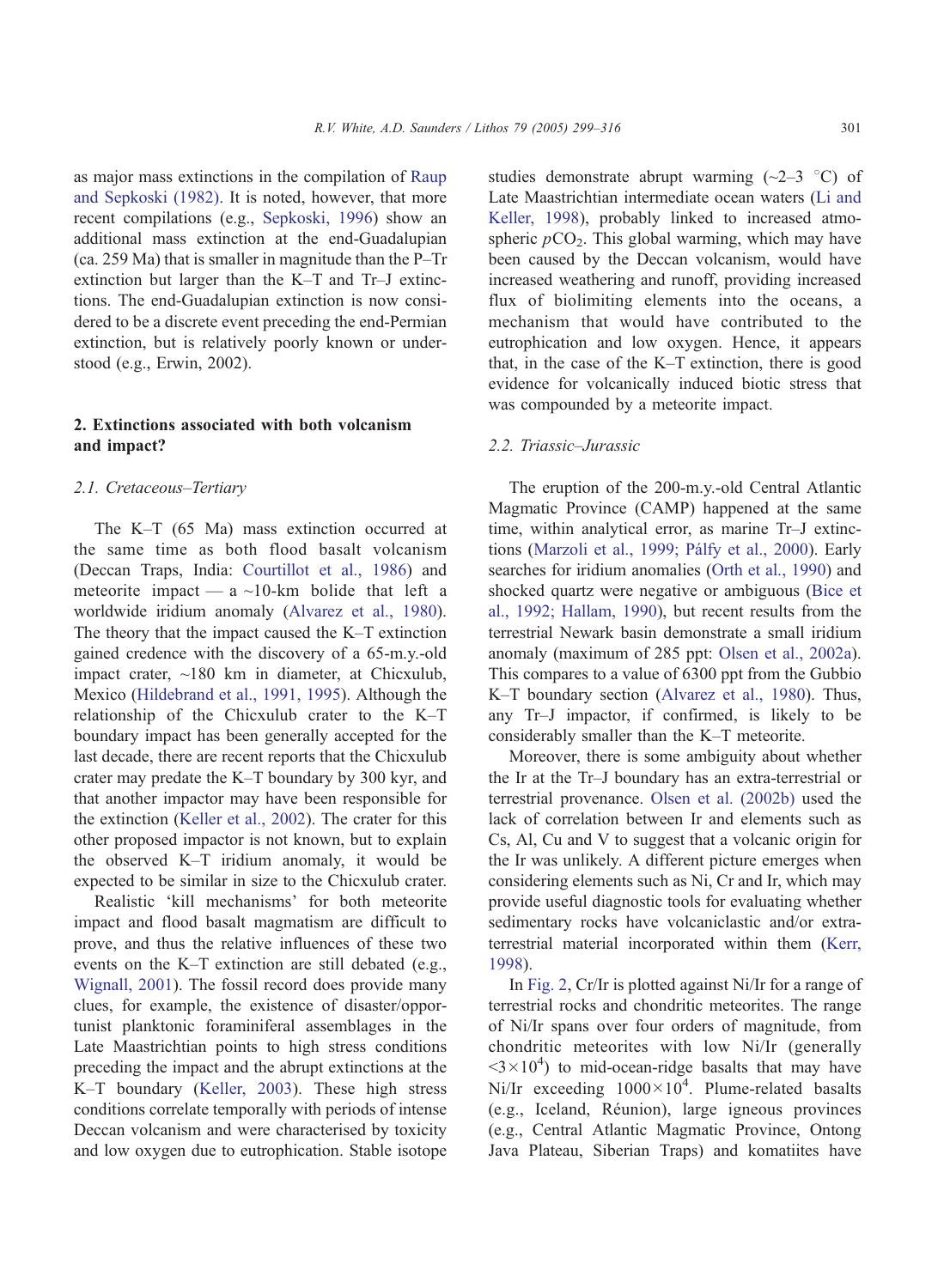**MORB** 

Iceland

Réunion

Ontong Java Plateau



**Siberian Traps** 

Komatiites

**Central Atlantic** 

Magmatic Province

boundary sedimentary rocks are from [Olsen et al. \(2002a\);](#page-16-0) 'elevated Ir' are those samples with Ir of  $0.08-0.29$  ppb. 'Background' samples from both sections are included for comparison.

intermediate Ni/Ir and Cr/Ir values (from  $\sim 10 \times 10^4$  to  $~500 \times 10^4$ ).

Sedimentary rocks from key sections such as the K–T boundary (Alvarez et al., 1980; Stüben et al., 2002) have Ni/Ir and Cr/Ir ratios that are lower than any known terrestrial igneous rocks (Fig. 2), which can only be explained by a significant extra-terrestrial component. In contrast, samples spanning the Tr–J boundary in the Newark Basin neither require nor rule out an extra-terrestrial component. The samples with elevated Ir do have lower Ni/Ir and Cr/Ir than the background samples, but all samples have Ni/Ir and Cr/Ir ratios that fall within the range of terrestrial basaltic rocks, including the nearby CAMP, and so it remains ambiguous whether the source of the high-Ir component is volcanic or extra-terrestrial.

The fossil record at the Tr–J boundary demonstrates that many groups were in decline throughout the late Triassic ([Tanner et al., 2004\)](#page-17-0). Some groups appear to have been subject to only regional effects; for example, an abrupt crisis in terrestrial flora ([McElwain et al., 1999\)](#page-16-0) has not yet been recognised beyond the North Atlantic region ([Hallam and](#page-15-0) Wignall, 1997). Difficulties in correlation between biostratigraphic and various radiometric dating methods mean that it is not yet clear whether the terrestrial and marine extinctions were synchronous (e.g., Pálfy et al., 2000). Palaeoclimate interpretations are ambiguous: a dramatic increase in atmospheric  $pCO<sub>2</sub>$ inferred from stomatal density analysis ([McElwain et](#page-16-0) al., 1999) appears to conflict with isotopic data from palaeosols ([Tanner et al., 2004\)](#page-17-0). A carbon isotope shift hints at the involvement of methane hydrates, but in general, the fossil record does not appear to tell a story of a single catastrophic event ([Tanner et al., 2004\)](#page-17-0).

# 2.3. Permo–Triassic

The P–Tr extinction (~250 Ma) was contemporaneous with large scale volcanism of the Siberian Traps ([Renne et al., 1995\)](#page-16-0) and the adjacent West Siberian Basin ([Reichow et al., 2002\)](#page-16-0). A contemporaneous large bolide impact has been proposed, based on P–Tr boundary fullerenes containing trapped noble gases with isotopic ratios indicative of an extraterrestrial source ([Becker et al., 2001\)](#page-14-0). These results are controversial ([Farley and Mukhopadhyay, 2001; Braun](#page-15-0) et al., 2001), and other claims for an P–Tr impact ([Kaiho et al., 2001; Xu et al., 1985\)](#page-15-0) have also been disputed ([Koeberl et al., 2002; Zhou and Kyte, 1988\)](#page-16-0). There has been a recent report of a possible end-Permian impact structure, the Bedout High, located on the northwestern continental margin of Australia ([Becker et al., 2004\)](#page-14-0), but experts on shock metamorphism have not yet been convinced by the evidence presented ([Kerr, 2004\)](#page-16-0). Searches for indicators such as shocked quartz at the P–Tr boundary have turned up the 'scent' of an impact (i.e., smaller and much less abundant shocked quartz grains than the K–T boundary: [Retallack et al., 1998\)](#page-16-0), and magnetic silicate aggregates interpreted as chondritic meteorite fragments and iron-rich metallic grains are associated with the P–Tr boundary in Antarctica ([Basu et al., 2003\)](#page-14-0).

It seems, therefore, that an impact at the P–Tr boundary remains a possibility. Nonetheless, the size of such an impact remains poorly constrained. The suspected Antarctic chondritic meteorite fragments are not associated with significant Ir anomalies, which

<span id="page-3-0"></span>1000

100

 $10$ 

 $Crlr \times 10<sup>4</sup>$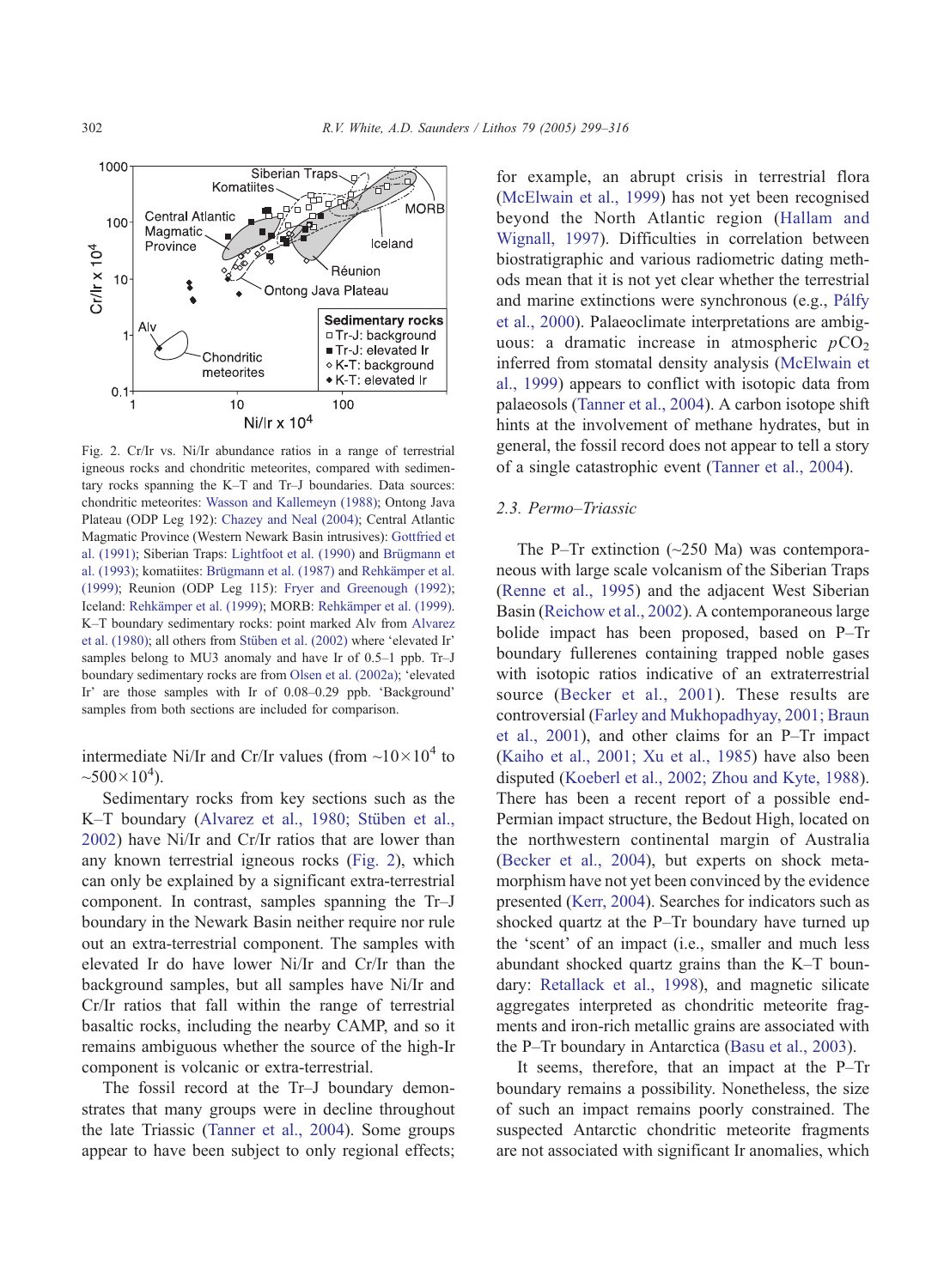<span id="page-4-0"></span>[Basu et al. \(2003\)](#page-14-0) note may be because the Ir is not concentrated in a thin layer, as it is at the K–T boundary. However, even assuming that their magnetic fraction is entirely bolide-derived, and that the concentration of metallic fragments remains constant throughout the entire 25-cm bed thickness, the maximum impactor diameter would be ~8 km. A similar calculation for sediment containing metallic grains from the 4-cm P–Tr bed at Meishan (China) yields an impactor diameter of  $\sim$ 3 km. (These calculations use the same assumptions as [Alvarez et](#page-14-0) al., 1980 relating to chondritic Ir abundances and proportion of impacting material that is eventually preserved in fallout sediments.)

The geological record of the P–Tr boundary shows a rapid marine extinction ([Bowring et al., 1998; Jin et](#page-14-0) al., 2000) with epifaunal suspension feeders faring worse than more mobile groups ([Erwin et al., 2002\)](#page-15-0). On land, vertebrates, insects and plants suffered, and the widespread presence of apparent fungal remains ([Visscher et al., 1996\)](#page-17-0) demonstrates the global nature of the extinction event. Marine anoxia was extensive ([Wignall and Twitchett, 1996\)](#page-17-0), and a marked negative carbon isotope shift present at the boundary in both marine and terrestrial sediments (e.g., [Baud et al.,](#page-14-0) 1989; Thackeray et al., 1990; Morante, 1996) may be indicative of methane hydrate involvement. Although the extinctions appear to have been rapid, they did occur during a period of global warming: warm-water algae migrated to higher latitudes by the Early Triassic ([Wignall et al., 1998\)](#page-17-0), cold-adapted terrestrial flora were badly affected ([Retallack, 1995\)](#page-16-0) and the oxygen isotope record of tropical carbonates implies a global temperature increase of  $\sim$ 6 °C ([Holser et al., 1991\)](#page-15-0). Thus, like the K–T extinction, the P–Tr record appears to record a story of rapid extinctions occurring during a period of global warming.

## 3. Statistical calculations

Assuming that there is no direct causal link between impact and volcanism (see later), a single coincidence between flood basalt volcanism and bolide impact during the last 300 m.y. (i.e., at the K–T boundary) is believable. Even though both flood basalts and impacts are relatively common geological phenomena, invoking multiple coincidences to

explain other mass extinction events becomes less credible. We therefore present a straightforward statistical model that examines the probability of coincidences between randomly occurring impacts and flood basalt volcanism. Results are presented in Table 1 and [Fig. 3.](#page-5-0) The model considers only the probability of coincidence with a continental volcanic province, because subaerial eruptions have the greatest potential for wreaking environmental havoc ([Rampino et al., 1988\)](#page-16-0), and it is continental flood basalts that have been observed to correlate temporally with some of the larger mass extinctions (e.g., [Wignall, 2001\)](#page-17-0) ([Fig. 1\)](#page-1-0).

Oceanic large igneous provinces may also have had serious environmental consequences and some do coincide with extinctions (e.g., [Kerr, 1998\)](#page-16-0). If oceanic large igneous provinces were included in the statistical calculations, the probabilities of coincidence would be higher. However, inclusion of oceanic provinces

Table 1

Probabilities of coincidence between impact craters and the 12 continental flood basalts of the last 300 million years

|                                               | Min. crater size (km) Average flood basalt duration (Ma) |              |                |        |       |
|-----------------------------------------------|----------------------------------------------------------|--------------|----------------|--------|-------|
|                                               | 0.5                                                      | $\mathbf{1}$ | $\overline{2}$ | 3      | 5     |
| Probability (%) of one or more coincidences   |                                                          |              |                |        |       |
| 30                                            | 99.92                                                    | 100          | 100            | 100    | 100   |
| 60                                            | 82.8                                                     | 97.1         | 99.93          | 99.999 | 100   |
| 100                                           | 46.5                                                     | 71.8         | 92.5           | 98.1   | 99.90 |
| 140                                           | 27.6                                                     | 48.0         | 73.7           | 87.1   | 97.2  |
| 180                                           | 18.3                                                     | 33.5         | 56.6           | 72.1   | 89.3  |
| Probability (%) of two or more coincidences   |                                                          |              |                |        |       |
| 30                                            | 99.33                                                    | 99.999       | 100            | 100    | 100   |
| 60                                            | 52.1                                                     | 86.7         | 99.39          | 99.98  | 100   |
| 100                                           | 12.7                                                     | 35.4         | 72.1           | 90.1   | 99.13 |
| 140                                           | 4.0                                                      | 13.3         | 37.0           | 58.8   | 85.9  |
| 180                                           | 1.6                                                      | 5.8          | 18.8           | 34.2   | 62.4  |
| Probability (%) of three or more coincidences |                                                          |              |                |        |       |
| 30                                            | 97.2                                                     | 99.993       | 100            | 100    | 100   |
| 60                                            | 25.3                                                     | 68.1         | 97.4           | 99.88  | 100   |
| 100                                           | 2.4                                                      | 12.6         | 45.6           | 73.6   | 96.3  |
| 140                                           | 0.4                                                      | 2.4          | 13.1           | 30.0   | 64.8  |
| 180                                           | 0.08                                                     | 0.6          | 4.0            | 10.9   | 32.2  |
| Probability (%) of four or more coincidences  |                                                          |              |                |        |       |
| 30                                            | 92.2                                                     | 99.96        | 100            | 100    | 100   |
| 60                                            | 9.7                                                      | 46.1         | 92.5           | 99.48  | 100   |
| 100                                           | 0.3                                                      | 3.4          | 23.3           | 52.0   | 89.3  |
| 140                                           | 0.02                                                     | 0.32         | 3.4            | 11.6   | 40.2  |
| 180                                           | 0.003                                                    | 0.04         | 0.58           | 2.4    | 12.1  |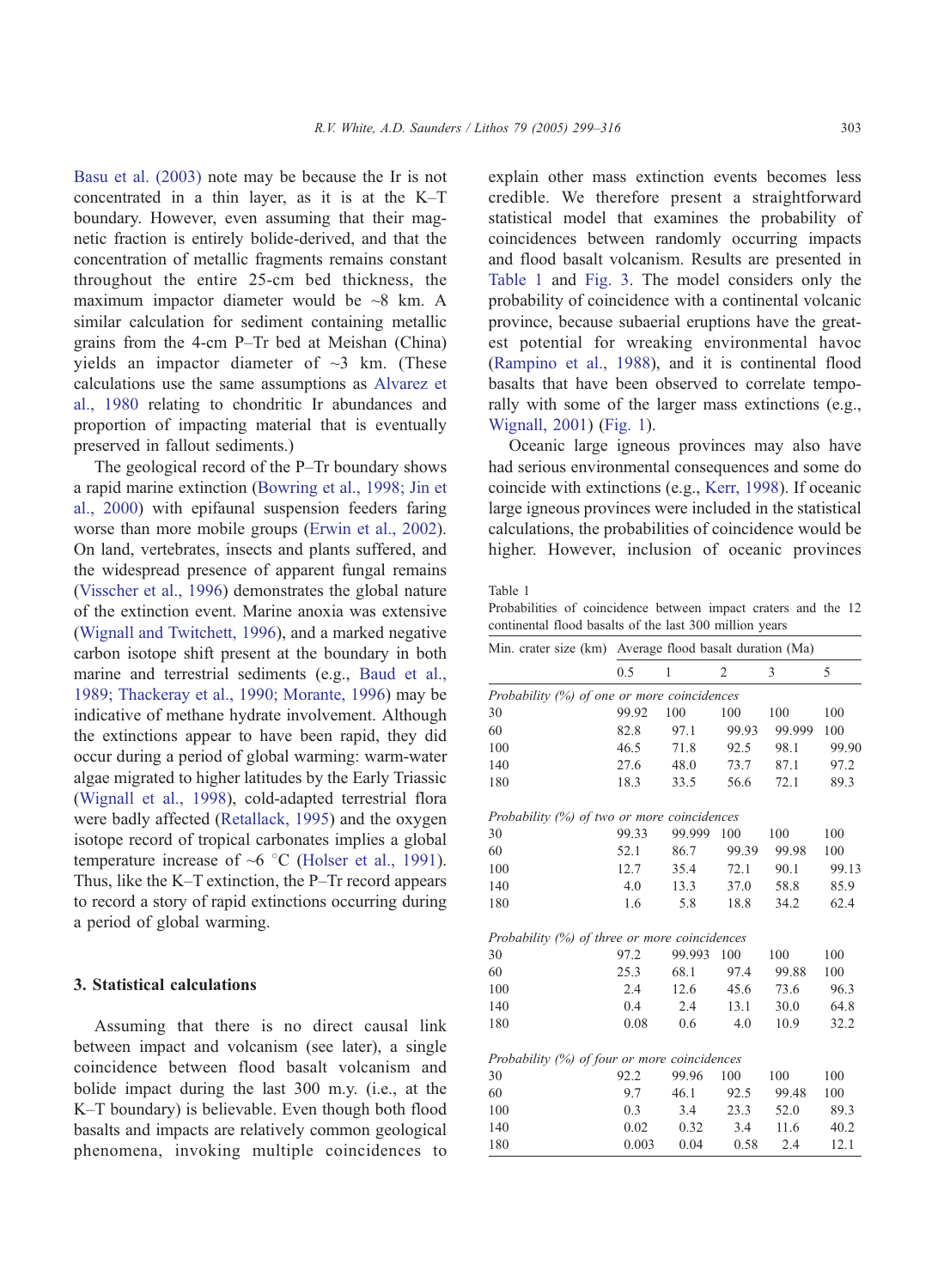<span id="page-5-0"></span>

Fig. 3. Results of statistical calculations, presented as the probability  $(\%)$  of at least *n* coincidences between randomly occurring impacts and periods when the Earth was affected by flood basalt volcanism, over a 300-m.y. interval. The probability is sensitive to the duration of harmful long-term effects of flood basalt volcanism, so results are presented for average durations of: (a) 0.5 m.y., (b) 1 m.y. and (c) 2 m.y. For smaller crater diameters, at least three coincidences between impacts and flood basalt episodes are inevitable.

would require a set of assumptions to be made about the number of provinces and the duration of their activity, and this is even more poorly constrained than for continental flood basalt provinces, especially for the period prior to 120 Ma. Hence, we do not feel that we can justify the inclusion of oceanic plateaus in the statistical calculations at this stage.

The probability,  $x$ , of any single impact coinciding with a period of flood basalt volcanism is related to the total duration of volcanism  $(t_{\text{volc}})$  as a fraction of the total time period under consideration  $(t_{\text{tot}})$ :

$$
x = t_{\text{volc}} \div t_{\text{tot}} \tag{1}
$$

The number of craters,  $c$ , per km<sup>2</sup> per year having a diameter exceeding  $D$  (km) is derived from the crater production rate equation ([Hughes, 1998\)](#page-15-0):

$$
\log c = -11.67 - 2.01 \log D \tag{2}
$$

The total expected number of craters, C, larger than diameter  $D$  is related to the crater production rate, the total time period under consideration and the surface area of the Earth:

$$
C = c \times t_{\text{tot}} \times 5.11 \times 10^8 \text{ km}^2 \tag{3}
$$

The percentage probability  $(P)$  of exactly *n* coincidences between impacts and flood basalt volcanism is given by:

$$
P = 100 \times x^{n} \times (1 - x)^{(C - n)} \times C! \div [(C - n)!n!] \tag{4}
$$

The percentage probability of at least  $n$  coincidences between impacts and flood basalt volcanism is obtained by summing the probabilities from  $n$  to  $n=C$ :

$$
\sum_{n=n}^{n=C} P
$$
 (5)

We believe that the assumption of no causal link between impact and the generation of large igneous provinces is justified on several grounds. Although impacts are known to cause shock melting on a local scale ([Melosh, 1989\)](#page-16-0), there are no documented cases on Earth where an impact crater is temporally and spatially related to a large igneous province. For example, there is no large igneous province emanating from the Chicxulub crater, and suggestions that the Deccan flood basalts formed via focusing of seismic waves at the antipode are incorrect—the Deccan Traps were not located directly opposite the Chicxulub impact ([Boslough et al., 1996\)](#page-14-0). Moreover, the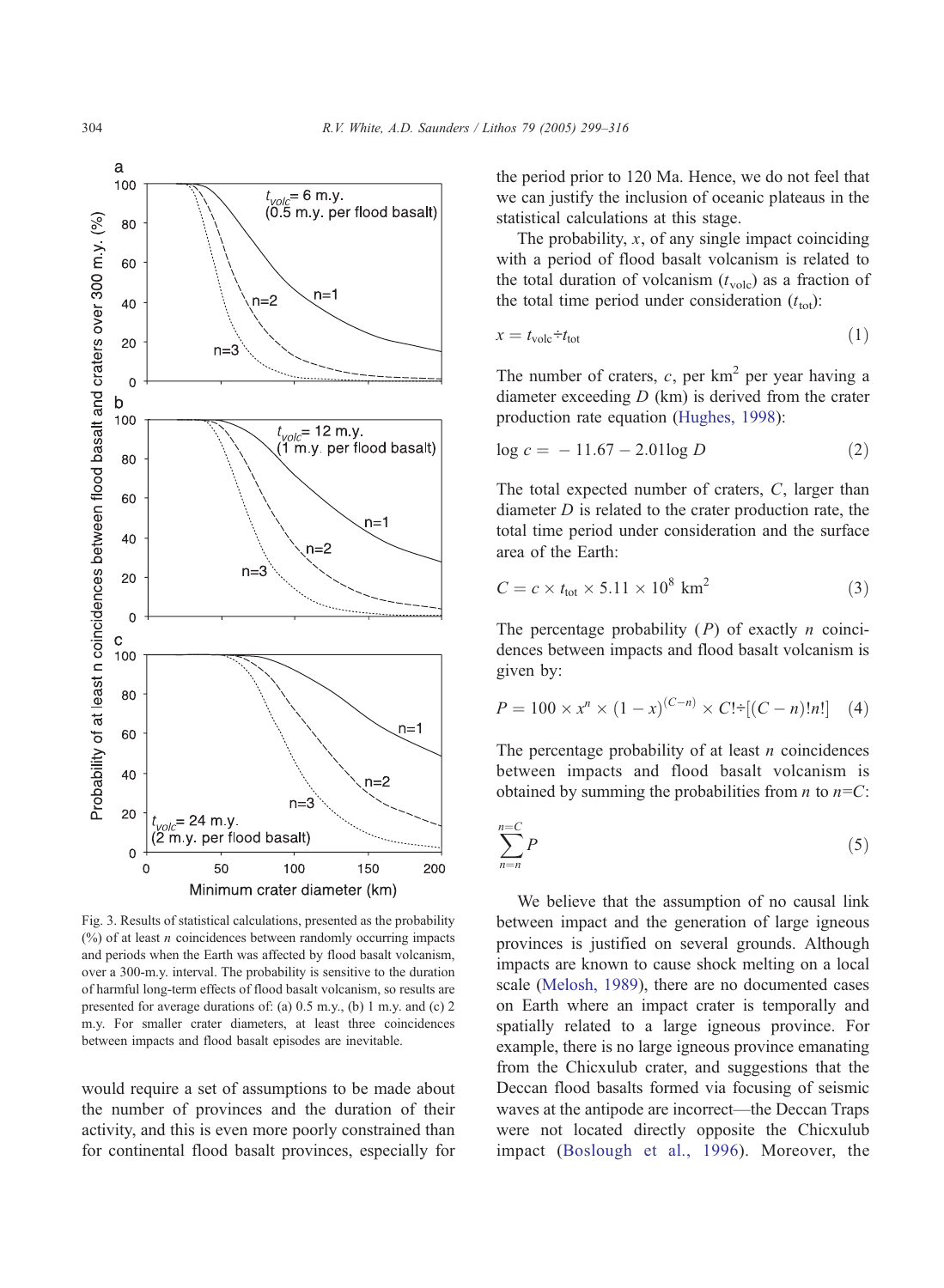<span id="page-6-0"></span>presence of an iridium anomaly in sediments between lava flows demonstrates that Deccan volcanism began before the end-Cretaceous impact ([Bhandari et al.,](#page-14-0) 1995). The mechanism by which impact induces volcanism has also been questioned, as numerical simulations have shown that the most popular type of model, ascribing impact-induced volcanism to voluminous decompression melting beneath the crater (e.g., [Jones et al., 2002\)](#page-15-0), is probably incorrect ([Ivanov](#page-15-0) and Melosh, 2003).

## 3.1. Results

The results of our statistical modelling are strongly dependent on the total duration of flood basalt magmatism and the minimum crater size considered necessary for an impact to have had significant environmental effects (see later). The probabilities of coincidences between flood basalts and randomly occurring impact events in [Table 1](#page-4-0) and [Fig. 3](#page-5-0) are thus presented for a range of crater sizes and flood basalt durations.

Using a conservative average value for each flood basalt duration of 2 m.y., at least one coincidence between a flood basalt and a  $\geq$ 180-km crater (at least K–T-sized impactor) is likely (probability=57%) over a period of 300 million years. The probability of at least two coincidences between flood basalts and Chicxulub-sized impacts is 19%. Three such coincidences become increasingly unlikely (4%).

If the coincident impactors are not required to be as large as the K–T impact, the probabilities increase markedly. For craters exceeding 100 km in diameter, the probability of at least three coincidences between impact and flood basalts increases to 46% and, for craters larger than 60 km, the probability is 97% almost a certainty. This is illustrated graphically in Fig. 4, which shows results of numerical simulations of randomly timed impacts and flood basalt provinces. This simulation assumes 12 flood basalt events, which are assigned a duration of 2 m.y. each and a random age in the interval 0–300 Ma. The expected number of craters of a particular size range was calculated from Eq. (2). Each crater was then assigned a random age in the interval 0–300 Ma and a random size within the appropriate range. The size ranges used were  $>300$  km,  $<$ 20 km and 16 other 'bins' covering the interval



Fig. 4. Example of numerical simulation demonstrating the likelihood of coincidence between randomly timed impacts and flood basalt events. The sizes and frequencies of craters are constrained to fit the distribution expected from the crater production rate equation of [Hughes \(1998\).](#page-15-0) The number of flood basalt events is set at 12, to match the observed record since 300 Ma; the duration of flood basalt episodes is set arbitrarily at 2 million years. Large impact events that coincide with flood basalt events are circled.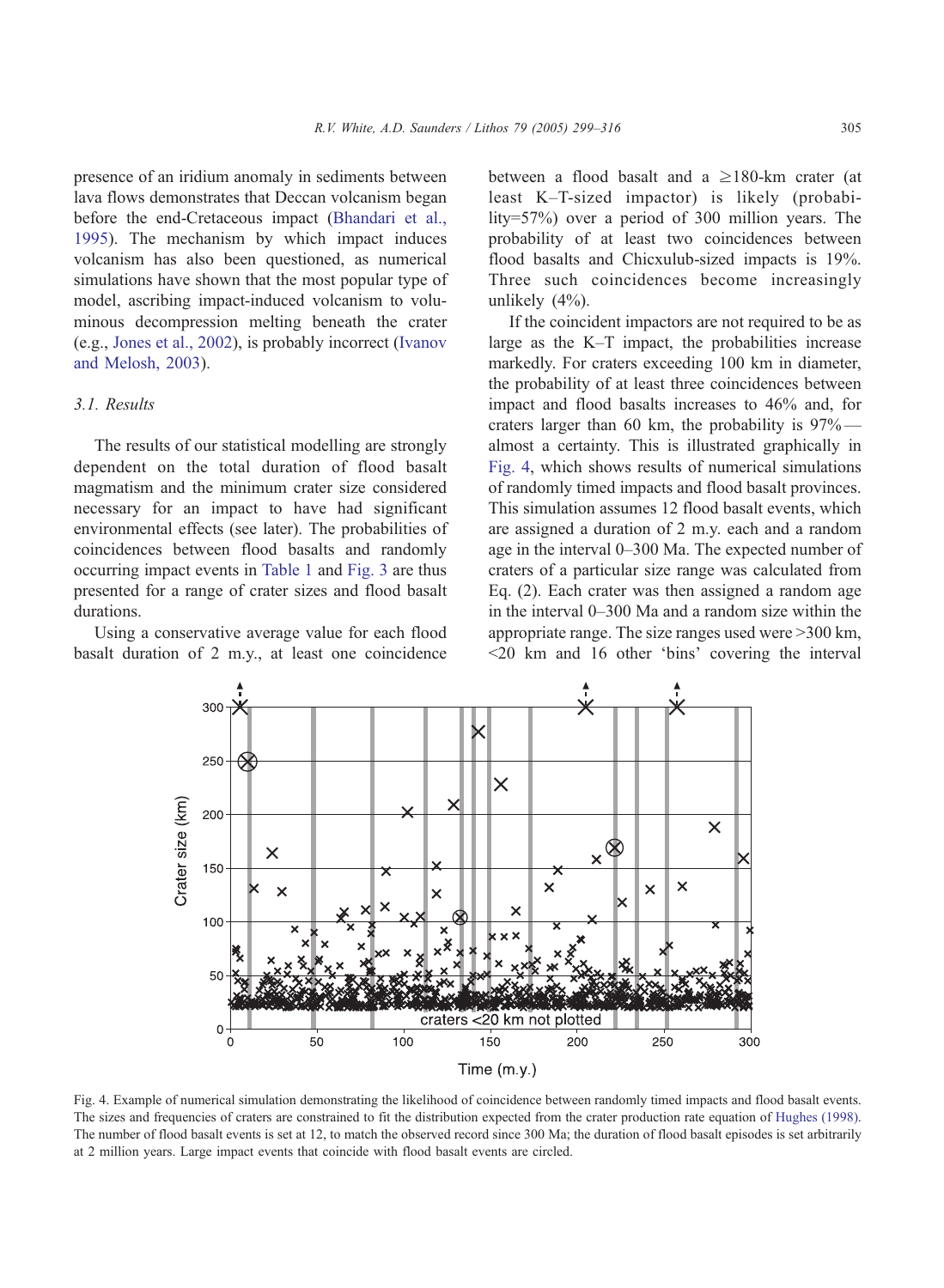between 20 and 300 km. The aim of the large number of bins was to minimise any bias towards larger impacts when allocating random sizes within each bin. In the particular simulation illustrated in [Fig. 4,](#page-6-0) three craters, with diameters of 250, 170 and 105 km, coincide with flood basalt events.

# 3.2. Crater production rates

The principal uncertainty in this statistical analysis is our knowledge of the expected distribution of different sized impact events through geological time. Estimates of crater production rates are based on the abundance of known craters on Earth and the observation of Earth-crossing asteroids. If reasonable asteroid impact velocities are assumed, the crater produced by impact is approximately 20 times the diameter of the impactor ([French, 1998\)](#page-15-0).

The equation selected for our statistical modelling ([Hughes, 1998\)](#page-15-0) is equivalent to a production rate of craters with  $D \ge 20$  km of  $(5.2 \pm 2.4) \times 10^{-15}$  km<sup>2</sup>  $year<sup>-1</sup>$ , which compares favourably with other recent estimates (e.g.,  $(5.6\pm2.8)\times10^{-15}$  km<sup>2</sup> year<sup>-1</sup>: [Grieve](#page-15-0) and Shoemaker, 1994) but supercedes older values (e.g.,  $(2.6\pm0.9)\times10^{-15}$  km<sup>2</sup> year<sup>-1</sup>: [Hughes \(1981\);](#page-15-0)  $(3.5\pm1.3)\times10^{-15}$  km<sup>2</sup> year<sup>-1</sup>: [Grieve and Dence,](#page-15-0) 1979). The main reason for the discrepancy between the recent and older estimates is the fact that additional terrestrial craters and Earth-crossing asteroids are continually being discovered ([Grieve, 1998\)](#page-15-0) (Fig. 5).

These recent estimates of crater production rates yield an expected mean time between Chicxulub-sized impacts of only ~30 million years, considerably less than the commonly cited 100-m.y. interval. Although [Alvarez et al. \(1980\)](#page-14-0) also estimated a repeat interval of 30 m.y., they rejected this value in favour of a 'more sophisticated calculation' that yielded 100 m.y.; the latter figure may have been chosen because the 'desire to fit not only the  $C-T$  [sic] extinction, but earlier ones as well, sets the mean time between extinctions at  $\sim$ 100 m.y.' However, both modelling and observation predict that Chicxulub-sized events should have occurred much more frequently than every 100 m.y. ([Wetherill and Shoemaker, 1982;](#page-17-0) Grieve, 1982; Grieve and Shoemaker, 1994; Hughes, 1998), indicating that not all of them can have caused mass extinctions.



Fig. 5. Variation in cumulative number of confirmed terrestrial impact structures with time, from [Grieve \(1998\),](#page-15-0) updated to 20 January 2004 using the [Earth Impact Database \(2004\).](#page-15-0) Note that the total number of craters known increased by approximately 85% between 1980 and 2004.

#### 3.3. Duration of flood basalt magmatism

The probability of randomly occurring impacts coinciding with large igneous provinces is also sensitive to the duration of flood basalt magmatism, which is poorly known and/or controversial for many of the 12 continental flood basalt provinces of the last 300 million years ([Fig. 6;](#page-8-0) Supplementary information). [Table 1,](#page-4-0) therefore, presents probabilities for a number of different scenarios ranging from 0.5 to 5 million years per province  $(t_{\text{volc}}=6-60 \text{ m.y.})$ .

Determining the duration of volcanism is hampered by the fact that the  ${}^{40}Ar-{}^{39}Ar$  method has insufficient analytical precision to resolve closely spaced events. Where  ${}^{40}Ar-{}^{39}Ar$  results are indistinguishable within error, other techniques, such as magnetostratigraphy, can be employed. However, this requires the correct assignation of rock units to magnetic polarity intervals, which can be problematic, especially for pre-Cretaceous rocks (compare [Westphal et al., 1998](#page-17-0) with [Reichow et al., 2002\)](#page-16-0), but is more straightforward for younger rocks that are also precisely dated by radiometric methods (e.g., [Chambers and Pringle, 2001\)](#page-14-0).

Possibly the best documented example is the Deccan Traps, for which a minimum duration of 0.6 m.y. was suggested, based on the majority of magmatism occurring in Chrons 30N-29R-29N ([Courtillot et al., 1986\)](#page-15-0). However, subsequent refinement of the geomagnetic reversal time scale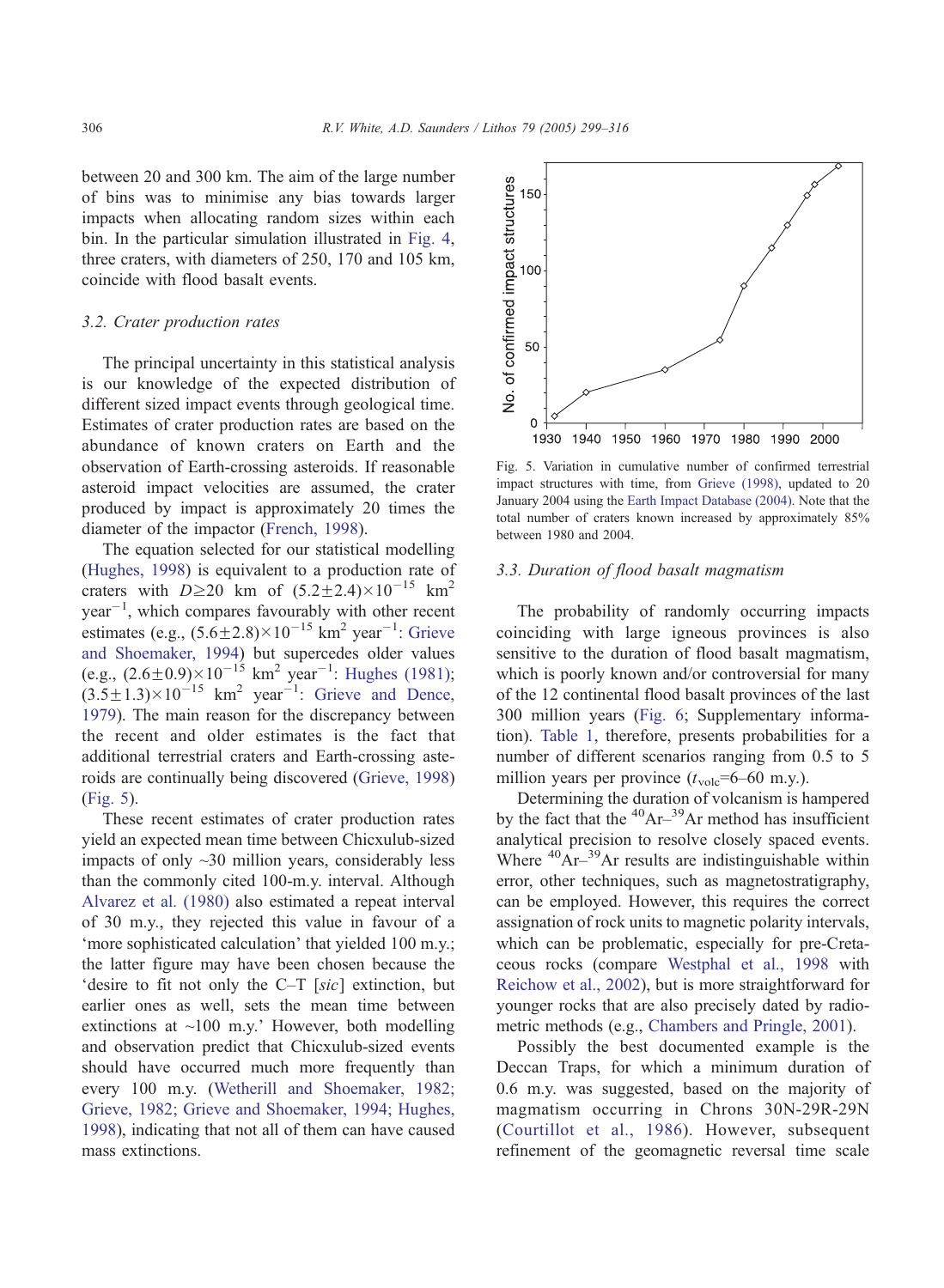<span id="page-8-0"></span>

Fig. 6. Summary of available radiometric data for continental large igneous provinces. Where appropriate, <sup>40</sup>Ar<sup>-39</sup>Ar data are recalculated and reported relative to 98.79 Ma for biotite standard GA1550 ([Renne et al., 1998\)](#page-16-0). Histograms do not necessarily reflect proportion of magmas generated at these times, as they are prone to sampling biases. Black represents <sup>40</sup>Ar<sup>-39</sup>Ar data that conform to certain quality criteria (i.e., carried out by multi-step heating resulting in long contiguous plateaus, ages reported relative to a well characterized standard, plateau ages within error of isochron ages (where reported), and isochrons with atmospheric intercepts); white is <sup>40</sup>Ar<sup>-39</sup>Ar data that do not meet the strict criteria above; grey is total fusion 40Ar–39Ar data. U: uranium–lead data. Re: Re–Os data. \*Karoo and Ethiopia have a condensed horizontal scale. No radiometric data are available for the Panjal province; the stratigraphic age is Kungurian–Artinskian (~275–258 Ma).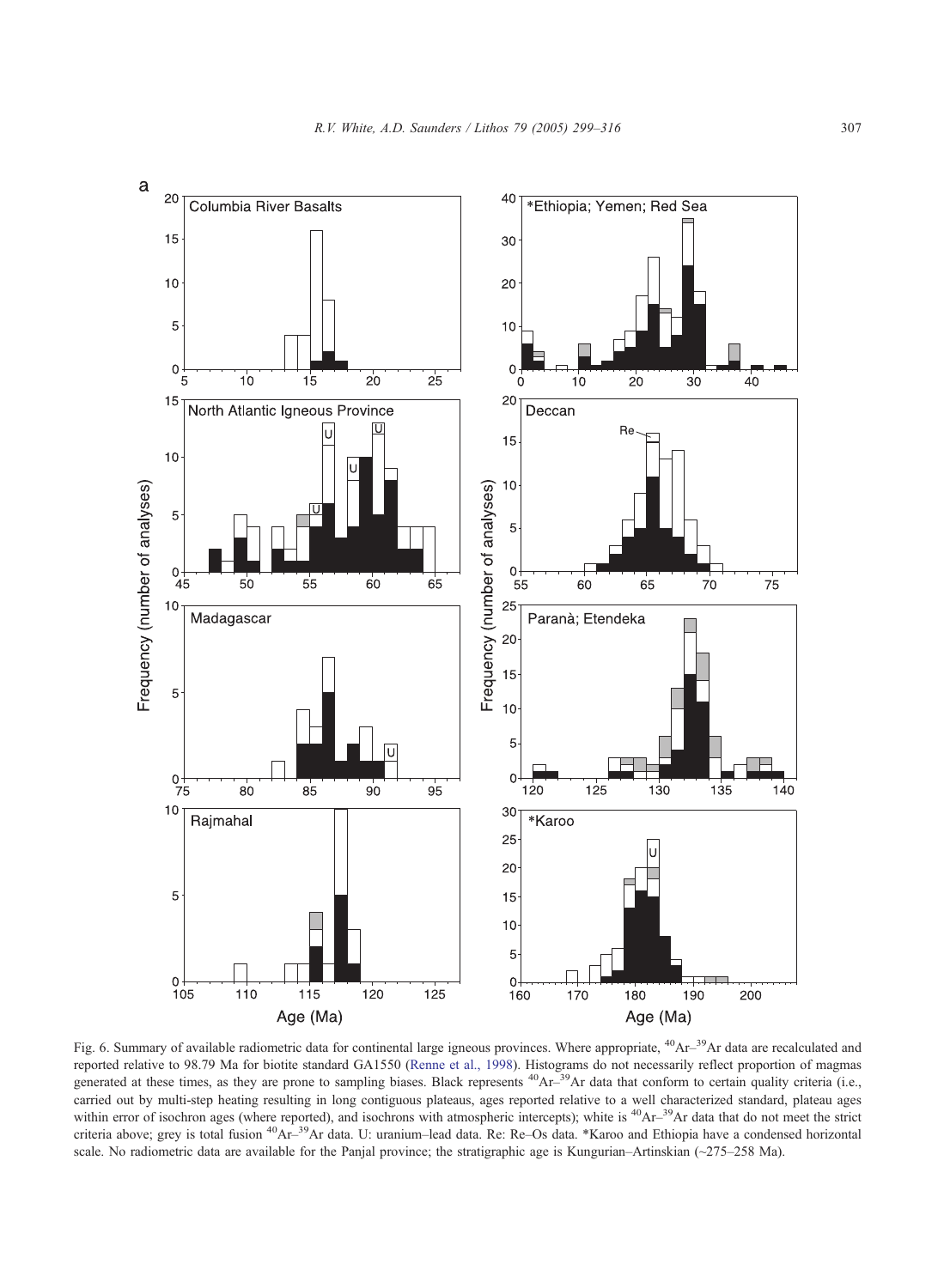

Fig. 6 (continued).

([Cande and Kent, 1995\)](#page-14-0) indicates that Chron 29R lasted  $\sim 0.8$  m.y., implying a minimum duration of  $\sim$ 1 m.y. for the main Deccan volcanism. Moreover, there are notable cases where  $^{40}Ar^{-39}Ar$  studies covering larger geographic or stratigraphic ranges have demonstrated that magmatism continued over longer intervals, e.g., at least 1–2 m.y. after the K–T boundary for the Deccan province ([Widdowson et al.,](#page-17-0) 2000). Some provinces, e.g., Parana`–Etendeka, may have erupted over even longer intervals of up to 10 m.y. [\(Turner et al., 1994\)](#page-17-0).

Volcanic provinces that were active at the same time and originally contiguous (e.g., Paranà and Etendeka) are treated as one province for the purposes of the statistical modelling. Provinces that may be similar in age but are geographically distinct are treated separately (e.g., Siberia, Emeishan, Panjal). Any overlap in the timing of volcanism in these regions will lead to an overestimate of  $t_{\text{volc}}$  and overestimate the probability of an impact-basalt coincidence. Our statistical model does not include oceanic large igneous provinces, as their submarine volcanic activity is considered to have had less significant environmental effects. However, some oceanic large igneous provinces also had a subaerial component (e.g., Ontong Java: [White et al., 2004;](#page-17-0) Kerguelen: [Frey et al., 2000;](#page-15-0) Caribbean: [White et al.,](#page-17-0) 1999); if these provinces were included,  $t_{\text{volc}}$  and the probability of an impact-basalt coincidence would both be higher.

## 4. Single causes for mass extinctions?

## 4.1. Flood basalt volcanism

Although the arguments for correlations between extinctions and some flood basalt events are compelling (e.g., [Wignall, 2001\)](#page-17-0), it should be noted that there are many more flood basalt events in the geological record than there are significant mass extinctions, implying that continental flood basalt provinces may not, on their own, cause mass extinctions. The greatest problem for advocates of the flood basalt theory as a cause of mass extinctions is the lack of a credible catastrophic kill mechanism.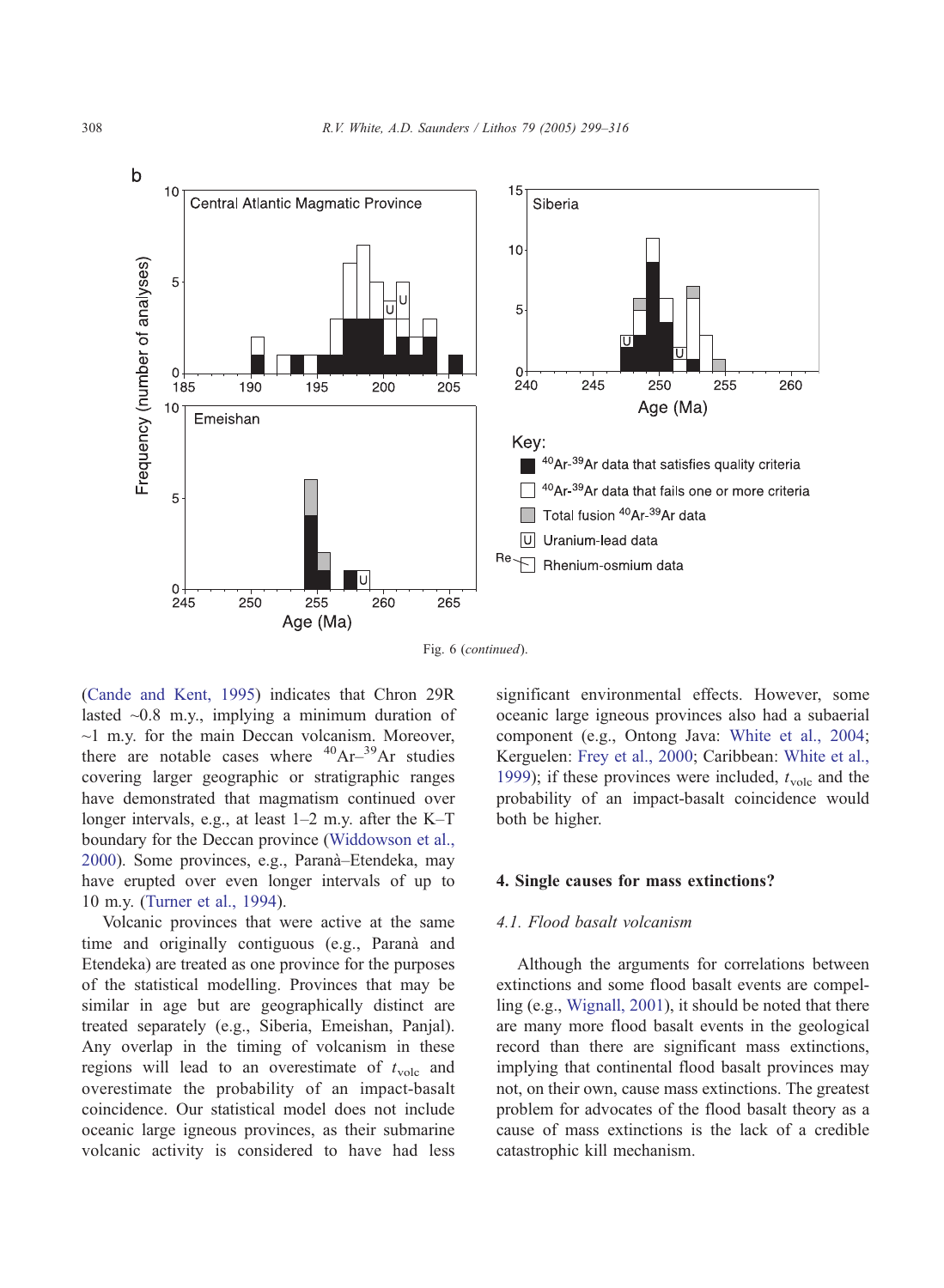That the biosphere can be disrupted by volcanism is not in doubt — Mount Pinatubo's 1991 eruption was sufficiently explosive to cause a drop in global temperatures via the injection of volcanic ash and sulphate aerosols into the stratosphere ([McCormick et](#page-16-0) al., 1995), and the 1783 eruption of Laki in Iceland caused famine and may have contributed to an extremely cold winter ([Thordarson and Self, 2003;](#page-17-0) Grattan, 2005). However, sulphate aerosols only have a residence time of a few years in the stratosphere ([Rampino et al., 1988\)](#page-16-0), and the real question is whether this short-term cooling would have been enough to weaken ecosystems to such an extent that extinctions would occur. Even though the largest flood basalt eruptions may have lasted a decade or more ([Thordarson and Self, 1996\)](#page-17-0), and continuously replenished atmospheric sulphate aerosols during that period, the intervals of repose between emplacement of individual flows could have lasted centuries, or even millennia, depending on the overall duration of the flood basalt province and the total number of flows. These prolonged intervals of tranquillity should have allowed ecosystems to recover.

One factor that might contribute to the proposed damaging effects of flood basalt provinces is the suggestion that the short-term volcanic cooling episodes were superimposed on a long-term trend of volcanically induced global warming.  $CO<sub>2</sub>$  is produced in prodigious quantities by flood basalt magmas and has a much longer residence time in the atmosphere than sulphate aerosols. For example, assuming a volume of  $2.3 \times 10^6$  km<sup>3</sup> ([Reichow et al.,](#page-16-0) 2002) and degassing of 0.6 wt.%  $CO<sub>2</sub>$ , the Siberian Traps would have released 11,000 Gt of carbon (GtC). This sounds like an enormous amount compared to the current atmospheric reservoir of  $\sim$ 750 GtC, but the flux is actually small (0.006 Gt year<sup>-1</sup> averaged over 2 m.y.) in comparison to the modern anthropogenic output of  $\sim$ 7 GtC year<sup>-1</sup>. [Berner \(2002\)](#page-14-0) modelled the release of  $CO<sub>2</sub>$  from volcanism occurring over a period of 200 kyr, and concluded that flood basalt volcanism would probably lead to an approximate doubling of atmospheric  $CO<sub>2</sub>$  (which would lead to a global temperature increase of  $1.5-4.5$  °C at the present day: [Houghton et al., 2001\)](#page-15-0). Flood basalt provinces would, however, have been active over periods considerably longer than 200 kyr, and this protracted carbon release is likely to have been more effectively buffered by Earth's feedback mechanisms. Another possible scenario to consider is that the repeated 'volcanic winters' were severe enough to reduce viability of ecosystems to such an extent that the fall in productivity adversely affected Earth's  $CO<sub>2</sub>$ drawdown mechanisms.

It may be that there are other volcanically driven environmental stress factors that require further study. For example, sulphate aerosols that accumulate in the troposphere rather than the stratosphere cause a vertical redistribution of solar radiation between the surface and the lower atmosphere, i.e., the surface cools and the lower troposphere warms, leading to a weaker hydrological cycle, suppression of rainfall, and less efficient removal of pollutants ([Ramanathan](#page-16-0) et al., 2001). If the distribution of sulphate aerosols from a flood basalt eruption was localised in the troposphere of one hemisphere, it could have profound effects on ocean circulation systems. Nevertheless, it is difficult to see how long-term flood basalt eruptions can have sufficiently catastrophic effects to be the sole cause of mass extinctions.

It should be stressed, however, that the correlations in timing between flood basalt eruptions and the three major mass extinctions of the last 300 Ma are persuasive. Our statistical model can also be applied to coincidences between flood basalts and mass extinctions, assuming no causal links and random timing of both types of event. Assuming 12 flood basalts with a mean duration of 2 m.y., as before, the probability of exactly 3 coincidences between flood basalts and the 3 large mass extinction events is 0.05%. Put another way, the odds of these three mass extinctions not being somehow causally linked to flood basalt eruptions are 2000 to 1. This strongly suggests that flood basalts were a contributory factor in the K–T, Tr–J and P–Tr extinctions, even if they were not the sole cause. Include a fourth coincidence—between the end-Guadalupian extinction and the Emeishan flood basalt province—and the odds of mass extinctions not being causally linked to flood basalt eruptions plummet to 24400 to 1.

# 4.2. Impact

Scenarios painted by advocates of impact-extinction theories are satisfyingly catastrophic. [Alvarez et](#page-14-0) al. (1980) depicted a scene involving impact-derived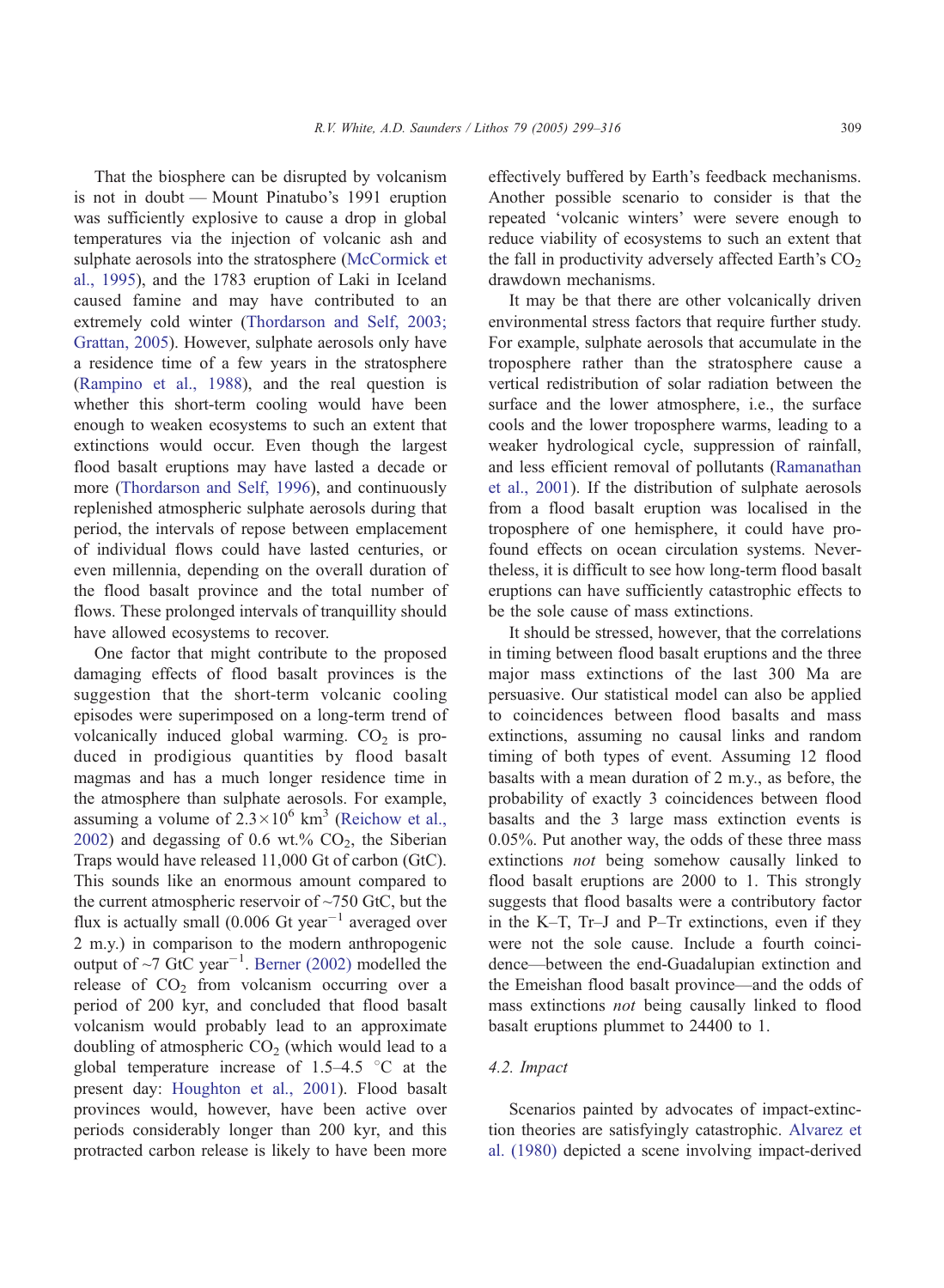dust that prevented sunlight from reaching the Earth's surface for several years, suppressing photosynthesis and causing food chains to collapse. This portrayal has been challenged by [Pope \(2002\),](#page-16-0) who stated that the amount of submicrometer-size dust in the K–T ejecta layer is two to three orders of magnitude less than that needed to shut down photosynthesis. Alternative kill mechanisms include global cooling from sulphate aerosols (e.g., [Pope et al., 1997\)](#page-16-0) and soot from global wildfires (e.g., [Wolbach et al., 1990\)](#page-17-0) ignited by the thermal power delivered by the impact. However, the sulphate aerosol mechanism requires an impact on sulphate-bearing target rock, which works for the K–T extinction (assuming that Chicxulub is indeed the causative impact site), but is unlikely to be applicable to other impact events. The global wildfire theory has also been contested, based on the observation of non-charred organic materials from North American K–T boundary sediments ([Belcher et](#page-14-0) al., 2003).

The fact that kill mechanisms remain a subject for debate, even for a well documented meteorite impact, means that the story is not as clear cut as was previously thought, and even catastrophic events such as meteorite impacts may not be capable of causing mass extinctions without other contributory factors. If the more recent cratering statistics are correct, and the anticipated repeat interval of a Chicxulub-sized impactor is only 30 m.y., then large impacts are much more frequent than major mass extinctions, and it is evident that not all of these large impacts can have caused mass extinctions.

There is further evidence to suggest that impacts, alone, do not cause global extinction events. Hypothe-sized 'kill curves' (e.g., [Raup, 1992\)](#page-16-0) relating percentage extinction rates to crater size do not appear to fit observations ([Hallam and Wignall, 1997\)](#page-15-0), probably because they do not take into account other Earthbound variables. It has been proposed that there is a threshold effect whereby no extinctions occur until the crater is at least 45 km ([Jansa et al., 1990\)](#page-15-0) or even 100 km ([Poag, 1997\)](#page-16-0) in diameter. However, the expected frequency of these smaller impacts greatly exceeds the number of significant mass extinctions ([Fig. 4](#page-6-0)), which suggests that the threshold size for an impact being the sole cause of a mass extinction should be set at a much higher level.

# 4.3. Mantle-plume induced lithospheric gas explosions

[Phipps Morgan et al. \(2004\)](#page-16-0) have also noted the apparent coincidences between mass extinctions, flood basalts and impact signals, and calculated that they have occurred far too often in the geological record to be plausibly attributed to random events. Their preferred explanation is a causal link between impact signals and mantle plume activity. However, in contrast to models where extra-terrestrial impact causes flood basalt volcanism (e.g., [Jones et al.,](#page-15-0) 2002), [Phipps Morgan et al. \(2004\)](#page-16-0) propose a mechanism by which mantle plumes impinging on cratonic lithosphere cause both flood basalt eruptions and explosive lithospheric gas release. They suggest that it is these lithospheric gas explosions, rather than extra-terrestrial impactors, that produce shocked quartz, nanodiamonds, microspherules, iridium anomalies and  $C_{60}-C_{70}$  fullerenes in the geological record, but acknowledge that the craters may have been caused by impact.

On the basis of the statistical calculations reported in this paper, we disagree that a causal link is required between flood basalts and impact signals. The discrepancy between our reasoning and that of [Phipps Morgan et al. \(2004\)](#page-16-0) primarily arises because of differences in our starting assumptions. We assume a mean interval of 25 m.y. between flood basalt events compared to their 30-m.y. interval; our preferred flood basalt duration is 2 m.y. compared with 1 m.y. The main difference, however, is that [Phipps Morgan et al. \(2004\)](#page-16-0) allow only one impact event per 100 m.y., based on the older cratering statistics and the supposition that only Chicxulubsized impactors are large enough to be significant. Using the more up-to-date cratering statistics ([Hughes, 1998\)](#page-15-0), such a long expected interval between impacts would only be achieved for craters  $>320$  km in diameter; thus, it is unsurprising that coincidences between these impacts and flood basalt events are seen as implausible. Moreover, the mathematical method used by [Phipps Morgan et al.](#page-16-0) (2004) to calculate probabilities of coincidence is an oversimplification. Expressed in the terms defined in our paper, their equation simplifies to  $(Cx)^n$  (compare with Eq. (5)); this does not take into account the various permutations of coincidence and non-coinci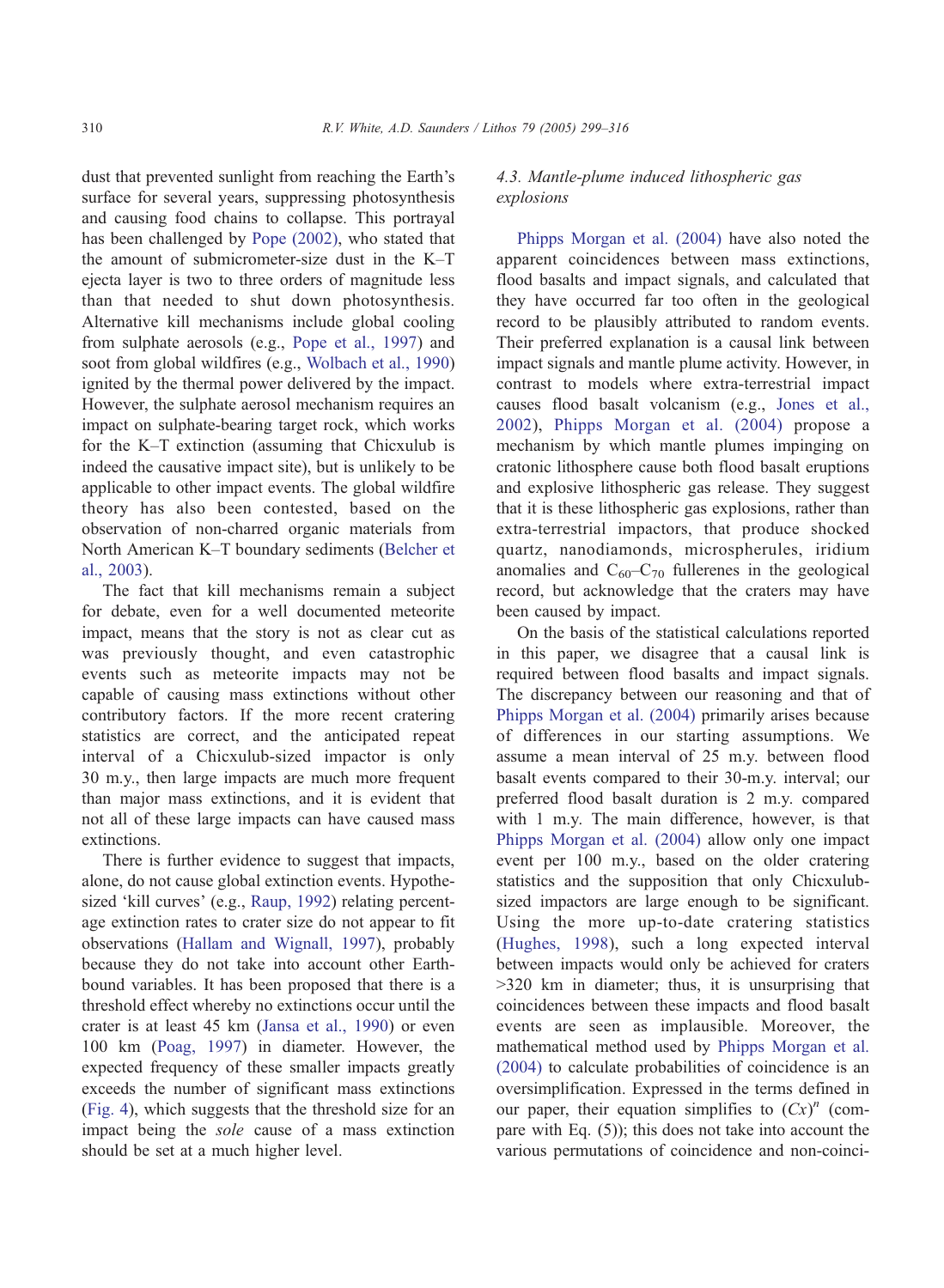dence that become increasingly important as the number of impactors increases.

Resolution of these differences in approach awaits confirmation of the presence of impact markers at the P–Tr and Tr–J boundaries, together with some sort of verification of the size of any impactors (ideally via discovery of craters, if preserved). Only if the presence of large impacts at these boundaries is established, and the impacts are spatially associated with the contemporaneous flood basalts, will we concede that it is worth pursuing models involving causal links between flood basalts and impact markers (either via the mechanism of [Jones et al., 2002](#page-15-0) or [Phipps Morgan et al., 2004\)](#page-16-0). In the meantime, our preferred explanation is that the majority of impact signals found in the geological record result from impact events that were significantly smaller than the Chicxulub impact, a possibility that is also mentioned by [Phipps Morgan et al. \(2004\).](#page-16-0)

## 5. Multiple causes for mass extinctions?

Our discussion on the causes of mass extinctions has thus far been oversimplistic, in that it has completely ignored terrestrial factors such as palaeogeography and species distribution, eustatic sea level changes, changes in ocean circulation, oceanic anoxia and global warming related to methane hydrate release. Some of these factors could be consequences of meteorite impact or volcanic activity; others not. A full discussion of these topics, and their interactions, is beyond the scope of the current paper (but see [Hallam and Wignall, 1997;](#page-15-0) [White, 2002](#page-17-0) for reviews). What is important is that the Earth, and its ecosystems, are continuously evolving and therefore the system will vary in its response to environmental pressures. If meteorite impacts occur during periods of increased ecosystem stress, mass extinctions are more likely to occur than if impacts occur when Earth is in a more robust phase of its development.

#### 5.1. Degree and timing of vulnerability

Intrinsic changes in Earth's susceptibility to mass extinctions are currently too complex to model quantitatively. However, large scale plume-related volcanism will impose additional environmental

stresses that increase vulnerability, even if they are not sufficient to cause a mass extinction directly. If further work can quantify the degree and timing of this volcanically induced vulnerability, our statistical model could be modified accordingly. Additional research is therefore needed into the stresses that volcanic activity places on ecosystems, and for this to be achieved, more information is required on the size, volatile budget and duration of individual eruptive events within flood basalt provinces.

Our statistical model currently assumes that the Earth is vulnerable for the entire duration of magmatism of flood basalt provinces. Depending on how the environment responds to volcanic stresses, this could be an erroneous assumption. If, for example, loading of the atmosphere with  $CO<sub>2</sub>$  and global warming is the principle stress factor, the duration of the effects of the volcanism will exceed the total eruptive duration. On the other hand, if ecosystems are only significantly stressed during the actual periods of eruption (plus a few years afterwards while sulphate aerosols are still present in the stratosphere),  $t_{\text{volc}}$  will be substantially lower, and the probability of coincidence with impact be much smaller. There is a probability trade-off: smaller (more likely) impacts are required to tip the balance in favour of extinction if they coincide with a limited-duration period of acute stress; larger (less likely) impacts will be needed to cause extinctions during more extended periods of lower stress.

This reasoning can be extended to a larger scale. It is logical to suppose that, given two flood basalts provinces of equal dimensions but with different total durations, the environment will undergo more acute stress for the flood basalt province that is erupted more rapidly, because the eruptions must either be larger, or more frequent. The probability of a coincidence between volcanism and impact of a particular size, however, decreases, because  $t_{\text{volc}}$  is lower. If the hypothesis is correct that the largest mass extinctions are caused by a combination of volcanism and impact, we can predict the threshold crater size, which, when combined with a flood basalt episode, would cause a major mass extinction.

Assuming 12 continental flood basalts, the statistical model can be used to reproduce exactly three coincidences over 300 million years to match the 3 big extinctions: probability maxima are obtained for combinations of flood basalts having effects lasting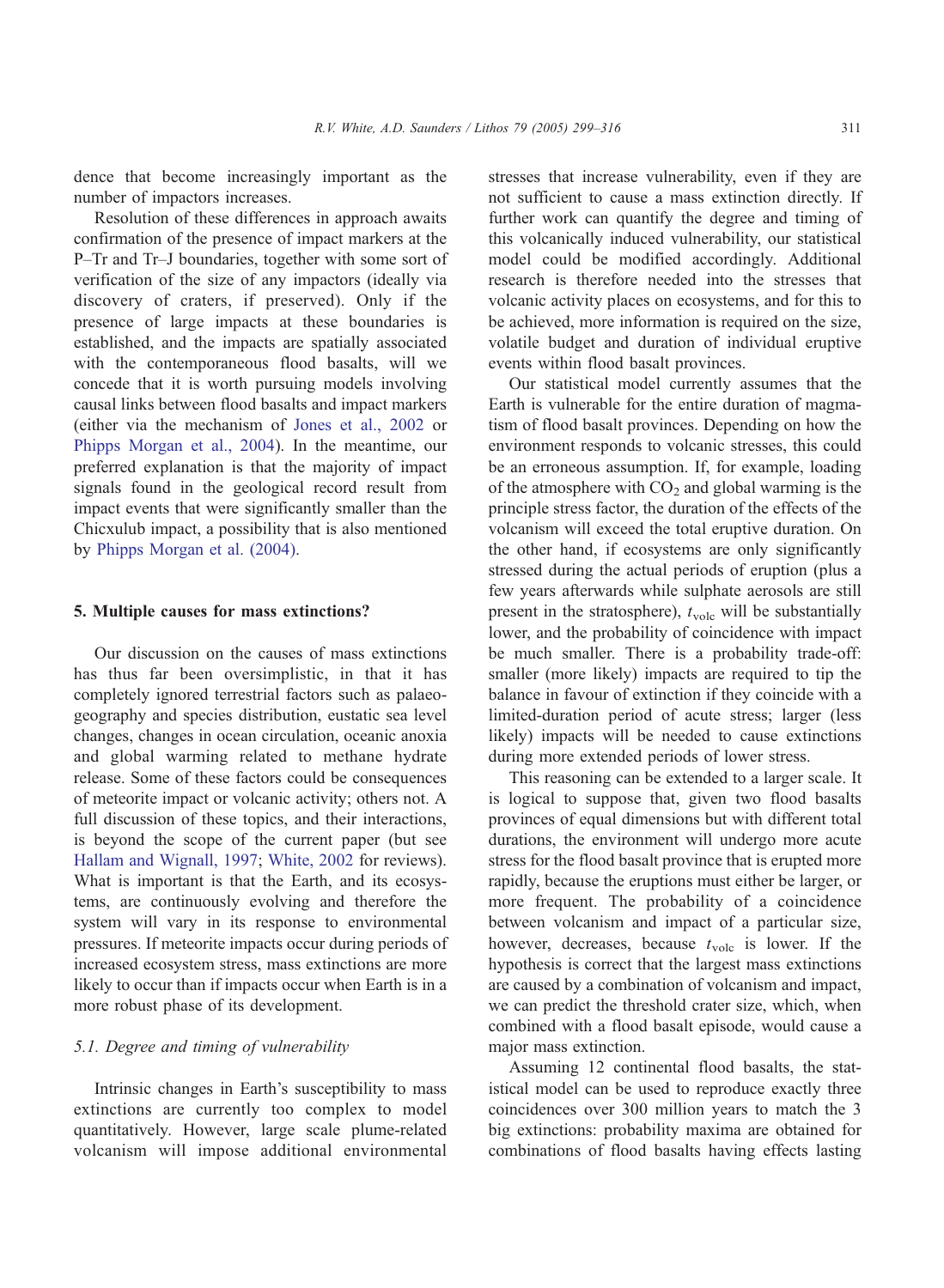2 m.y. with impact craters exceeding 93 km, for 1 m.y. flood basalts and craters larger than 65 km, and for 0.5-m.y. flood basalts and craters larger than 46 km. (In each case, the probability of at least three coincidences remains approximately constant, at  $~56\%$ .) If the model is required to reproduce exactly four coincidences over 300 million years, probability maxima are obtained for crater sizes exceeding 80, 56 and 40 km, for flood basalts having effects of 2, 1 and 0.5 m.y., respectively. If similar calculations were performed including oceanic plateau volcanism as well as continental flood basalt provinces, the crater size threshold would increase in each case, but this is difficult to quantify because of the poor constraints on the number of oceanic large igneous provinces over the last 300 million years.

## 5.2. Impacts in the geological record

The discovery of impact-derived anomalies in the sedimentary record is not in itself evidence for large impacts: even impacts that create craters as small as 20 km have the potential to cause atmospheric blowout and global dispersion of products ([Grieve, 1997\)](#page-15-0). Over 300 m.y., three or more coincidences between flood basalts and impactors causing  $\geq$ 20-km diameter craters are almost inevitable ([Figs. 3 and 4\)](#page-5-0). Even with a crater size of  $D \ge 100$  km, the probability of at least three coincidences is as high as 46%. Unfortunately, until impact craters (if they have been preserved) are discovered at the P–Tr and Tr–J boundaries, estimates of the size of any impacts will be poorly constrained. Alternatively, if we are to try to constrain impactor dimensions by mass balance constraints from analysed samples, we need an increased sample database so that the distribution of the impact marker is known, both globally, and in terms of vertical distribution within an impact bed. In addition, better constraints are required on the mass fraction of impactor material that eventually gets incorporated into impact deposits.

Impact cratering should be a common geological process, yet searches for terrestrial evidence of impact have yielded remarkably little. This implies either that the Earth has been unexpectedly lucky, that estimates of impact rates are wildly inaccurate, or that impact markers are difficult to find or are not always preserved. It is likely that evidence of some impacts has yet to be found: the searches are time-consuming and most have concentrated on bio-event horizons rather than palaeontologically unremarkable portions of the stratigraphic record (e.g., [Orth et al., 1990\)](#page-16-0), or focused only on a specific impact marker (e.g., Ir: [Kyte and Wasson, 1986\)](#page-16-0). Additionally, plate tectonic processes renew oceanic crust on a timescale of  $\sim$ 100 m.y., as well as destroying evidence of impact in tectonically active regions.

If impacts really are as common as the cratering statistics suggest, proposals that impacts are the primary cause of significant global mass extinctions are flawed: there could have been as many as 18 Chicxulub-sized impacts and 60  $D \ge 100$  km impacts during the Phanerozoic. This does not rule out impacts as being a contributory factor in some mass extinctions, but it does suggest that the outcome is strongly dependent upon the condition of the system at the time of impact, i.e., whether the biosphere was already in a stressed state due to the effects of flood basalts, or other terrestrial processes such as sea level change or climate change.

## 6. Conclusions

Flood basalts, and possibly bolide impacts, appear to be temporally associated with the three largest mass extinction events of the last 300 Ma. There is a surplus of volcanic and impact events compared to the number of observed extinctions, and therefore neither flood basalts, in isolation, nor impactors, in isolation, are likely to have caused these three extinctions. It is, however, feasible that either volcanism or impact could have acted as the sole cause of other, lesser, extinctions.

There is a realistic probability that large  $(D \ge 100 \text{ km})$  impactors coincidentally hit the Earth at the same time as major flood basalt magmatism at the P–Tr, Tr–J and K–T boundaries. If significant impacts at the P–Tr and Tr–J boundaries are verified, it implies that the juxtaposition of effects from volcanism and a bolide impact may be required to cause the largest mass extinctions. Depending on the relative timing of the two events, the mechanism for causing extinctions could be an ecosystem's inability to cope with the effects of an impact if already under stress from prolonged volcanic activity; alternatively,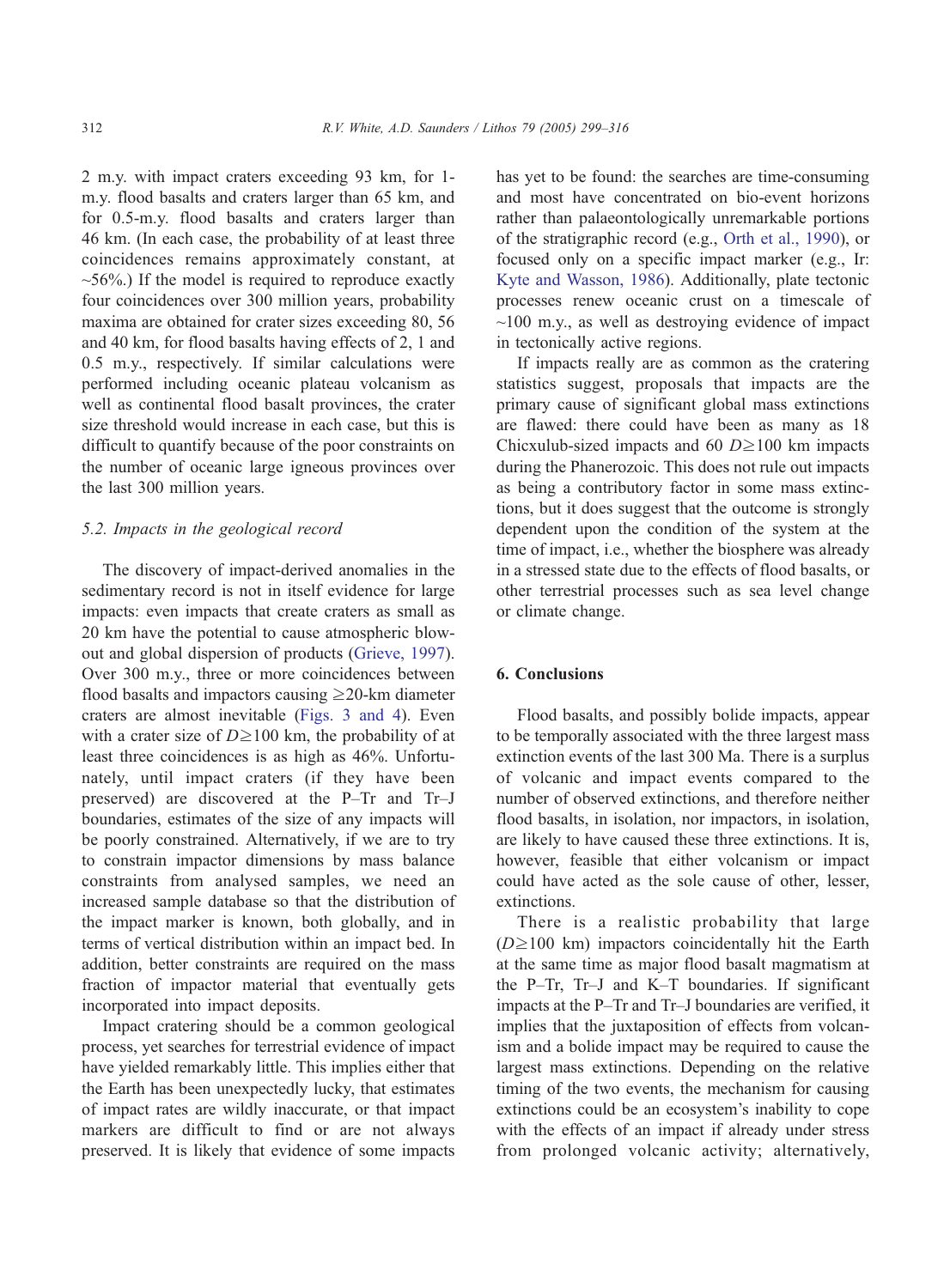<span id="page-14-0"></span>repeated volcanic eruptions following an impact could impede ecosystem recovery.

Even if future work does substantiate the reports of impacts at the P–Tr and Tr–J boundaries, the inference that the contemporaneous flood basalt provinces were somehow initiated by meteorite impact is unnecessary. Random chance alone can account for a number of coincidences between flood basalts and smaller impacts, and no causal link is required. Re-evaluation of a causal link between bolide impact and flood basalt magmatism will only be required if future research proves the existence of sizeable impacts (e.g.,  $D\geq200$  km) that are contemporaneous with and spatially associated with flood basalt provinces, such that the probability of random coincidences is unrealistic.

#### Acknowledgements

Our thanks to John Hudson, Richard England, Sarah Davies and Gavin Foster for their comments on an earlier version of this manuscript, and to Gerta Keller, Paul Wignall and Andrew Kerr for helpful and thought-provoking reviews. RVW is supported by a Royal Society Dorothy Hodgkin Research Fellowship.

#### Appendix A. Supplementary information

Supplementary data associated with this article can be found, in the online version, at [doi:10.1016/](http://dx.doi.org/doi:10.1016/j.lithos.2004.09.016) j.lithos.2004.09.016.

#### References

- Alvarez, L.W., Alvarez, W., Asaro, F., Michel, H.V., 1980. Extraterrestrial cause for the Cretaceous Tertiary extinction. Science 208, 1095-1108.
- Basu, A.R., Petaev, M.I., Poreda, R.J., Jacobsen, S.B., Becker, L., 2003. Chondritic meteorite fragments associated with the Permian–Triassic boundary in Antarctica. Science 302, 1388 – 1392.
- Baud, A., Magaritz, M., Holser, W.T., 1989. Permian–Triassic of the Tethys: carbon isotope studies. Sonderdruck aus Geologische Rundschau 78, 649 – 677.
- Becker, L., Poreda, R.J., Hunt, A.G., Bunch, T.E., Rampino, M., 2001. Impact event at the Permian–Triassic boundary: evidence

from extraterrestrial noble gases in fullerenes. Science 291, 1530 – 1533.

- Becker, L., Poreda, R.J., Basu, A.R., Pope, K.O., Harrison, T.M., Nicholson, C., Iasky, R., 2004. Bedout: a possible end-Permian impact crater offshore of northwestern Australia. Science Express Research Articles, published online 13 May 2004, [10.1126/science.1093925.](http://dx.doi.org/doi:10.1126/science.1093925)
- Belcher, C.M., Collinson, M.E., Scott, A.C., Sweet, A.R., Hildebrand, A.R., 2003. Fireball passes and nothing burns the role of thermal radiation in the Cretaceous–Tertiary event: evidence from the charcoal record of North America. Geology  $31, 1061 - 1064.$
- Berner, R.A., 2002. Examination of hypotheses for the Permo– Triassic boundary extinction by carbon cycle modeling. Proceedings of the National Academy of Sciences of the United States of America 99, 4172-4177.
- Bhandari, N., Shukla, P.N., Ghevariya, Z.G., Sundaram, S.M., 1995. Impact did not trigger Deccan volcanism; evidence from Anjar K/T boundary Intertrappean sediments. Geophysical Research Letters 22, 433-436.
- Bice, D.M., Newton, C.R., McCauley, S.E., Reiners, P.W., McRoberts, C.A., 1992. Shocked quartz at the Triassic–Jurassic boundary in Italy. Science 255, 443 – 446.
- Boslough, M.B., Chael, E.P., Trucano, T.G., Crawford, D.A., Campbell, D.L., 1996. Axial focusing of impact energy in the Earth's interior; a possible link to flood basalts and hotspots. In: Ryder, G., Fastovsky, D., Gartner, S. (Eds.), The Cretaceous–Tertiary Event and other Catastrophes in Earth History, Special Paper - Geological Society of America vol. 307. pp. 541 – 550.
- Bowring, S.A., Erwin, D.H., Jin, Y.G., Martin, M.W., Davidek, K., Wang, W., 1998. U/Pb zircon geochronology and tempo of the end-Permian mass extinction. Science 280, 1039-1045.
- Braun, T., Osawa, E., Detre, C., Tóth, I., 2001. On some analytical aspects of the determination of fullerenes in samples from the Permian/Triassic boundary layers. Chemical Physics Letters 348, 361 – 362.
- Brügmann, G.E., Arndt, N.T., Hofmann, A.W., Tobschall, H.J., 1987. Noble metal abundances in komatiite suites from Alexo, Ontario, and Gorgona Island, Colombia. Geochimica et Cosmochimica Acta 51, 2159 – 2169.
- Brügmann, G.E., Naldrett, A.J., Asif, M., Lightfoot, P.C., Gorbachev, N.S., Fedorenko, V.A., 1993. Siderophile and chalcophile metals as tracers of the evolution of the Siberian Trap in the Noril'sk region, Russia. Geochimica et Cosmochimica Acta 57,  $2001 - 2018$ .
- Cande, S.C., Kent, D.V., 1995. Revised calibration of the geomagnetic polarity timescale for the late Cretaceous and Cenozoic. Journal of Geophysical Research, B 100, 6093-6095.
- Chambers, L.M., Pringle, M.S., 2001. Age and duration of activity at the Isle of Mull Tertiary igneous centre, Scotland, and confirmation of the existence of subchrons during anomaly 26r. Earth and Planetary Science Letters 193, 333 – 345.
- Chazey III, W.J., Neal, C.R., 2004. LIP magma petrogenesis from source to surface: platinum-group element evidence from Ontong Java Plateau basalts recovered during ODP Legs 130 and 192. In: Fitton, J.G., Mahoney, J.J., Wallace, P.J., Saunders, A.D.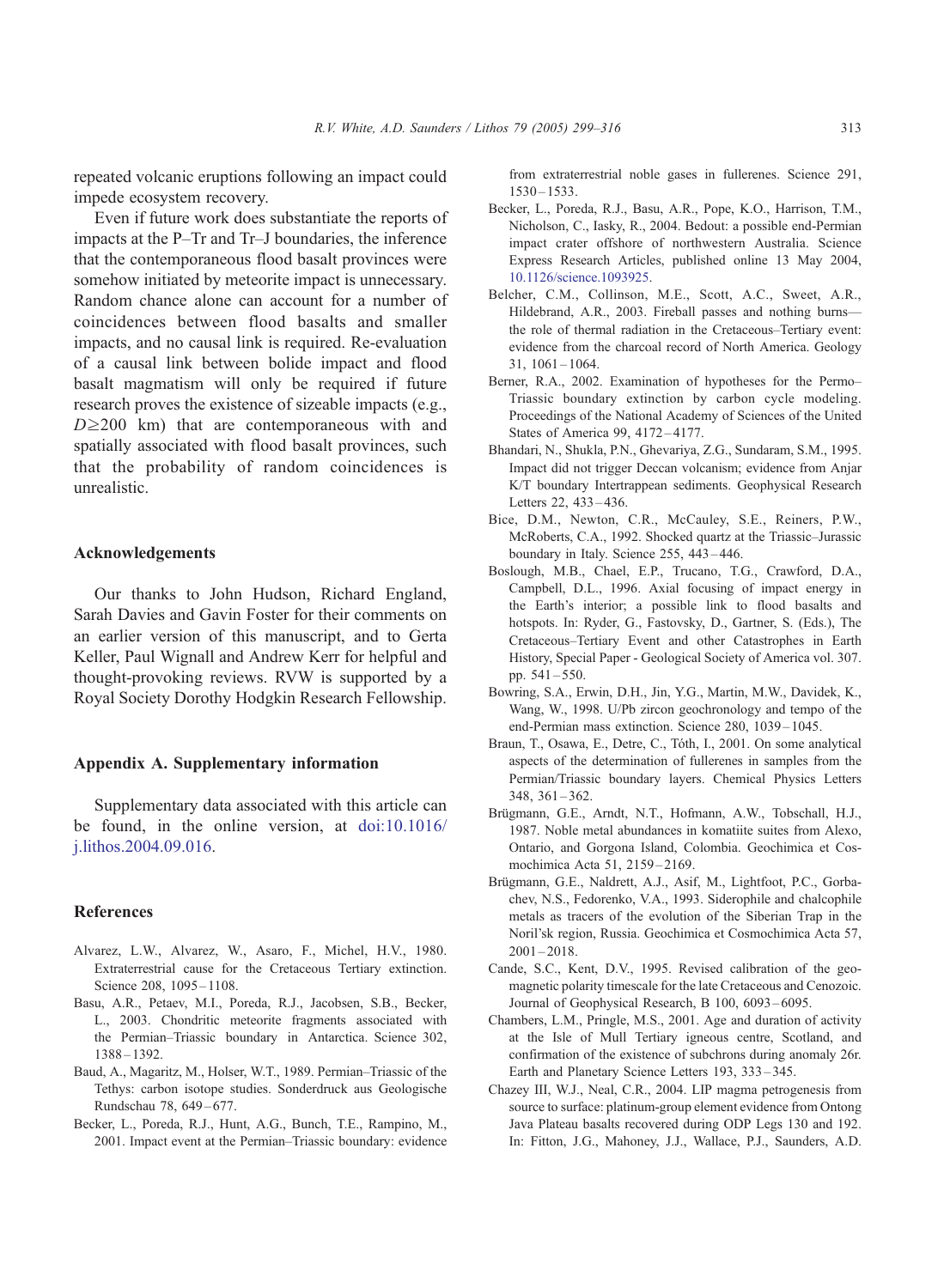<span id="page-15-0"></span>(Eds.), Special Publication - Geological Society of London, vol. 229, pp. 219 – 238.

- Courtillot, V., Besse, J., Vandamme, D., Montingny, R., Jaegger, J.- J., Capetta, H., 1986. Deccan flood basalts at the Cretaceous/ Tertiary boundary? Earth and Planetary Science Letters 80,  $361 - 374.$
- Earth Impact Database, 2004. <[http://www.unb.ca/passc/](http://www.unb.ca/passc/ImpactDatabase/) ImpactDatabase/> (Accessed: 26 March 2004).
- Erwin, D.H., Bowring, S.A., Yugan, J., 2002. End-Permian mass extinctions: a review. In: Koeberl, C., MacLeod, K.G. (Eds.), Catastrophic Events and Mass Extinctions: Impacts and Beyond, Special Paper - Geological Society of America, vol.  $356$ , pp.  $363 - 383$ .
- Farley, K.A., Mukhopadhyay, S., 2001. An extraterrestrial impact at the Permian–Triassic boundary? Science 293, 2343. (in Technical Comments).
- French, B.M., 1998. Traces of Catastrophe: A Handbook of Shock-Metamorphic Effects in Terrestrial Meteorite Impact Structures. LPI Contribution, vol. 954. Lunar and Planetary Institute, Houston. 120 pp.
- Frey, F.A., Coffin, M.F., Wallace, P.J., Weis, D., Zhao Jr., X., Wise, S.W., Waehnert, V., Teagle, D.A.H., Saccocia, P.J., Reusch, D.N., Pringle, M.S., Nicolaysen, K.E., Neal, C.R., Mueller, R.D., Moore, C.L., Mahoney, J.J., Keszthelyi, L., Inokuchi, H., Duncan, R.A., Delius, H., Damuth, J.E., Damasceno, D., Coxall, H.K., Borre, M.K., Boehm, F., Barling, J., Arndt, N.T., Antretter, M., 2000. Origin and evolution of a submarine large igneous province: the Kerguelen Plateau and Broken Ridge, southern Indian Ocean. Earth and Planetary Science Letters 176, 73-89.
- Fryer, B.J., Greenough, J.D., 1992. Evidence for mantle heterogeneity from platinum-group-element abundances in Indian Ocean basalts. Canadian Journal of Earth Sciences 29, 2329 – 2340.
- Gottfried, D., Froelich, Albert J., Grossman, J. N., 1991. Geochemical data for Jurassic diabase associated with early Mesozoic basins in the Eastern United States; geologic setting, overview, and chemical methods used. USGS Open-File Report 91-322-A.
- Grattan, J., 2005. Pollution and paradigms: lessons from Icelandic volcanism for continental flood basalt studies. Lithos 79, 343 – 353 (this volume).
- Grieve, R.A.F., 1982. The record of impact on Earth; implications for a major Cretaceous/Tertiary impact event. In: Silver, L.T., Schultz, P.H. (Eds.), Geological Implications of Impacts of Large Asteroids and Comets on the Earth, Special Paper - Geological Society of America, vol. 190, pp. 25–37.
- Grieve, R.A.F., 1997. Extraterrestrial impact events; the record in the rocks and the stratigraphic column. Palaeogeography, Palaeoclimatology, Palaeoecology 132, 5-23.
- Grieve, R.A.F., 1998. Extraterrestrial impacts on earth: the evidence and the consequences. In: Grady, M.M., Hutchinson, R., McCall, G.J.H., Rothery, D.A. (Eds.), Meteorites: Flux with Time and Impact Effects, Special Publication - Geological Society of London, vol. 140, pp. 105-131.
- Grieve, R.A.F., Dence, M.R., 1979. The terrestrial cratering record: II. The crater production rate. Icarus 38, 230 – 242.
- Grieve, R.A.F., Shoemaker, E.M., 1994. The record of past impacts on Earth. In: Gehrels, T. (Ed.), Hazards due to Comets and Asteroids. University of Arizona Press, pp. 417 – 462.
- Hallam, A., 1990. The end-Triassic mass extinction event. In: Sharpton, V.L., Ward, P.D. (Eds.), Global Catastrophes in Earth History; An Interdisciplinary Conference on Impacts, Volcanism, and Mass Mortality, Special Paper - Geological Society of America, vol. 247, pp. 577-583.
- Hallam, A., Wignall, P.B., 1997. Mass Extinctions and Their Aftermath. Oxford University Press. 328 pp.
- Hildebrand, A.R., Penfield, G.T., Kring, D.A., Pilkington, M., Camargo, A.Z., Jacobson, S.B., Boynton, W.V., 1991. A possible Cretaceous–Tertiary boundary impact crater on the Yucatan peninsula, Mexico. Geology 19, 867-871.
- Hildebrand, A.R., Pilkington, M., Connors, M., Ortiz-Aleman, C., Chavez, R.E., 1995. Size and structure of the Chicxulub Crater revealed by horizontal gravity gradients and cenotes. Nature 376, 415 – 417.
- Holser, W.T., Schönlaub, H.-P., Boeckelmann, K., Magaritz, M., Orth, C.J., 1991. The Permian–Triassic of the Gartnerkofel-1 core (Carnic Alps, Austria): synthesis and conclusions. Abhandlungen der Geologischen Bundesanstalt 45, 213 – 232.
- Houghton, J.T., Ding, Y., Griggs, D.J., Noguer, M., van der Linden, P.J., Dai, X., Maskell, K., Johnson, C.A. (Eds.), Climate Change 2001: The Scientific Basis. Contribution of Working Group I to the Third Assessment Report of the Intergovernmental Panel on Climate Change. Cambridge University Press. 892 pp.
- Hughes, D.W., 1981. The influx of comets and asteroids to the Earth. Philosophical Transactions of the Royal Society of London. A 303, 353 – 368.
- Hughes, D.W., 1998. The mass distribution of crater producing bodies. In: Grady, M.M., Hutchinson, R., McCall, G.J.H., Rothery, D.A. (Eds.), Meteorites: Flux with Time and Impact Effects, Special Publication - Geological Society of London, vol. 140, pp. 31-42.
- Ivanov, B.A., Melosh, H.J., 2003. Impacts do not initiate volcanic eruptions: eruptions close to the crater. Geology 31, 869–872.
- Jansa, L.F., Aubry, M.-P., Gradstein, F.M., 1990. Comets and extinctions; cause and effect? In: Sharpton, V.L., Ward, P.D. (Eds.), Global Catastrophes in Earth History; An Interdisciplinary Conference on Impacts, Volcanism, and Mass Mortality, Special Paper - Geological Society of America, vol. 247, pp. 223 – 232.
- Jin, Y., Wang, Y., Wang, W., Qinghua, S., Changqun, C., Erwin, D.H., 2000. Pattern of marine mass extinction near the Permian Triassic boundary in South China. Science 289, 432 – 436.
- Jones, A.P., Price, G.D., Price, N.J., DeCarli, P.S., Clegg, R.A., 2002. Impact induced melting and the development of large igneous provinces. Earth and Planetary Science Letters 202,  $551 - 561.$
- Kaiho, K., Kajiwara, Y., Nakano, T., Miura, Y., Kawahata, H., Tazaki, K., Ueshima, M., Chen, Z., Shi, G.R., 2001. End-Permian catastrophe by a bolide impact: evidence of a gigantic release of sulfur from the mantle. Geology 29, 815 – 818.
- Keller, G., 2003. Biotic effects of impacts and volcanism. Earth and Planetary Science Letters 215, 249-264.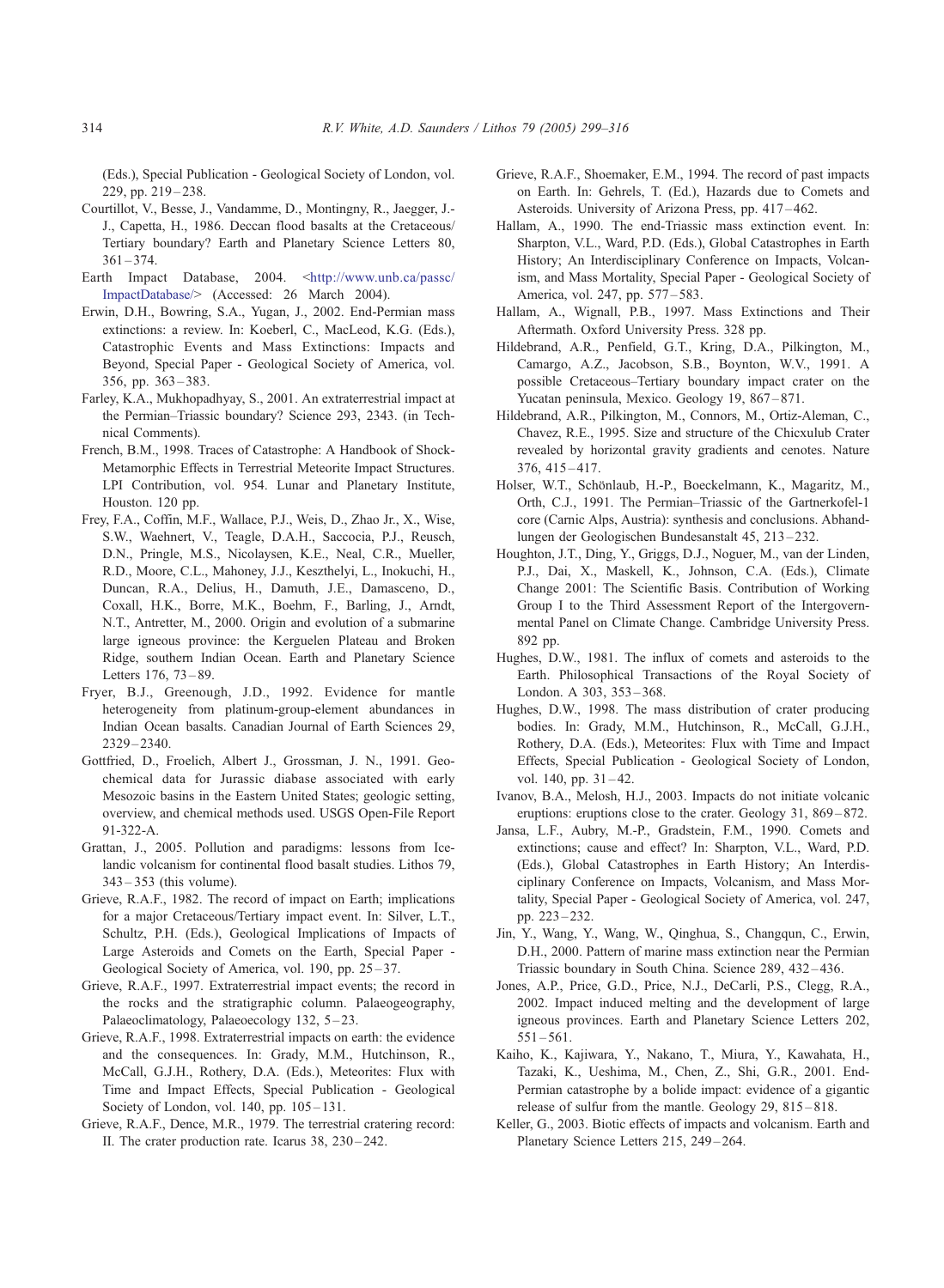- <span id="page-16-0"></span>Keller, G., Adatte, T., Stinnesbeck, W., Ajolter, M., Schilli, L., Lopez-Oliva, J.G., 2002. Multiple spherule layers in the late Maastrichtian of northeastern Mexico. Special Paper - Geological Society of America, vol. 356, pp. 145–161.
- Kerr, A.C., 1998. Oceanic plateau formation: a cause of mass extinction and black shale deposition around the Cenomanian– Turonian boundary? Journal of the Geological Society (London) 155, 619 – 626.
- Kerr, R.A., 2004. Evidence of huge, deadly impact found off Australian coast? Science 304, 941.
- Koeberl, C., Gilmour, I., Reimold, W.U., Claeys, P., Ivanov, B., 2002. End-Permian catastrophe by a bolide impact: evidence of a gigantic release of sulfur from the mantle: comment and reply. Geology 30, 855-856.
- Kyte, F.T., Wasson, J.T., 1986. Accretion rate of extraterrestrial matter; iridium deposited 33 to 67 million years ago. Science 232, 1225 – 1229.
- Li, L., Keller, G., 1998. Abrupt deep-sea warming at the end of the Cretaceous. Geology 26, 995 – 998.
- Lightfoot, P.C., Naldrett, A.J., Gorbachev, N.S., Doherty, W., Fedorenko, V.A., 1990. Geochemistry of the Siberian Traps of the Noril'sk area, USSR, with implications for the relative contributions of crust and mantle to flood basalt magmatism. Contributions to Mineralogy and Petrology 104, 631 – 644.
- Marzoli, A., Renne, P.R., Piccirillo, E.M., Ernesto, M., Bellieni, G., De Min, A., 1999. Extensive 200-million-year-old continental flood basalts of the Central Atlantic Magmatic Province. Science 284, 616-618.
- McCormick, M.P., Thomason, L.P., Trepte, C.R., 1995. Atmospheric effects of the Mt Pinatubo eruption. Nature 373, 399 – 404.
- McElwain, J.C., Beerling, D.J., Woodward, F.I., 1999. Fossil plants and global warming at the Triassic–Jurassic boundary. Science 285, 1386 – 1390.
- Melosh, H.J., 1989. Impact Cratering; A Geologic Process. Oxford University Press. 256 pp.
- Morante, R., 1996. Permian and early Triassic records of carbon and strontium in Australia and a scenario of events about the Permian–Triassic boundary. Historical Biology 11, 289 – 310.
- Olsen, P.E., Kent, D.V., Sues, H.-D., Koeberl, C., Huber, H., Montanari, A., Rainforth, E.C., Fowell, S.J., Szajna, M.J., Hartline, B.W., 2002a. Ascent of dinosaurs linked to an iridium anomaly at the Triassic–Jurassic boundary. Science 296, 1305 – 1307.
- Olsen, P.E., Koeberl, C., Huber, H., Montanari, A., Fowell, S.J., Et-Touhani, M., Kent, D.V., 2002b. Continental Triassic– Jurassic boundary in central Pangea: recent progress and discussion of an Ir anomaly. In: Koeberl, C., MacLeod, K.G. (Eds.), Catastrophic Events and Mass Extinctions: Impacts and Beyond, Special Paper - Geological Society of America, vol. 356, pp. 505 – 522.
- Orth, C.J., Attrep Jr., M., Quintana, L.R., 1990. Iridium abundance patterns across bio-event horizons in the fossil record. In: Sharpton, V.L., Ward, P.D. (Eds.), Global Catastrophes in Earth History; An Interdisciplinary Conference on Impacts, Volcanism, and Mass Mortality, Special Paper - Geological Society of America, vol. 247, pp. 45-59.
- Pálfy, J., Mortensen, J.K., Carter, E.S., Smith, P.L., Friedman, R.M., Tipper, H.W., 2000. Timing the end-Triassic mass extinction; first on land then in the sea? Geology 28, 39–42.
- Phipps Morgan, J., Reston, T.J., Ranero, C.R., 2004. Contemporaneous mass extinctions, continental flood basalts, and 'impact signals': are mantle plume-induced lithospheric gas explosions the causal link? Earth and Planetary Science Letters 217, 263 – 284.
- Poag, C.W., 1997. Roadblocks on the kill curve; testing the Raup hypothesis. Palaios 12, 582 – 590.
- Pope, K.O., 2002. Impact dust not the cause of the Cretaceous– Tertiary mass extinction. Geology 30, 99 – 102.
- Pope, K.O., Baines, K.H., Ocampo, A.C., Ivanov, B.A., 1997. Energy, volatile production, and climatic effects of the Chicxulub Cretaceous/Tertiary impact. Journal of Geophysical Research 102, 21645 – 21664.
- Ramanathan, V., Crutzen, P.J., Kielh, J.T., Rosenfeld, D., 2001. Aerosols, climate, and the hydrological cycle. Science 294, 2119 – 2124.
- Rampino, M.R., 1987. Impact cratering and flood basalt volcanism; discussion. Nature 327, 468.
- Rampino, M.R., Stothers, R.B., 1988. Flood basalt volcanism during the past 250 million years. Science 241, 663–668.
- Rampino, M.R., Self, S., Stothers, R.B., 1988. Volcanic winters. Annual Review of Earth and Planetary Sciences 16, 73 – 99.
- Raup, D.M., 1992. Large-body impact and extinction in the Phanerozoic. Paleobiology 1, 80-88.
- Raup, D.M., Sepkoski Jr., J.J., 1982. Mass extinctions in the marine fossil record. Science 215, 1501 – 1503.
- Rehkämper, M., Halliday, A.N., Fitton, J.G., Lee, D.-C., Wieneke, M., Arndt, N.T., 1999. Ir, Ru, Pt, and Pd in basalts and komatiites: new constraints for the geochemical behavior of the platinum-group elements in the mantle. Geochimica et Cosmochimica Acta 22, 3915 – 3934.
- Reichow, M., Saunders, A.D., White, R.V., Pringle, M.A., Al'Mukhamedov, A., Medvedev, A., Kirda, N.P., 2002. 40Ar/39Ar dates from the West Siberian Basin: Siberian Flood Basalt Province doubled. Science 296, 1846 – 1849.
- Renne, P.R., Zhang, Z., Richards, M.A., Black, M.T., Basu, A.R., 1995. Synchrony and causal relations between Permian–Triassic boundary crises and Siberian flood volcanism. Science 269, 1413 – 1416.
- Renne, P.R., Swisher, C.C., Deino, A.L., Karner, D.B., Owens, T.L., DePaolo, D.J., 1998. Intercalibration of standards, absolute ages and uncertainties in 40Ar/39Ar dating. Chemical Geology 145,  $117 - 152.$
- Retallack, G.J., 1995. Permian–Triassic life crisis on land. Science 267, 77 – 80.
- Retallack, G.J., Seyedolali, A., Krull, E.S., Holser, W.T., Ambers, C.P., Kyte, F.T., 1998. Search for evidence of impact at the Permian–Triassic boundary in Antarctica and Australia. Geology 26, 979-982.
- Sepkoski, J.J., 1996. Patterns of Phanerozoic extinction: a perspective from global data bases. In: Walliser, O.H. (Ed.), Global Events and Event Stratigraphy. Springer, pp. 35-51.
- Stüben, D., Kramar, U., Berner, Z., Eckhardt, J.-D., Stinnesbeck, W., Keller, G., Adatte, T., Heide, K., 2002. Two anomalies of